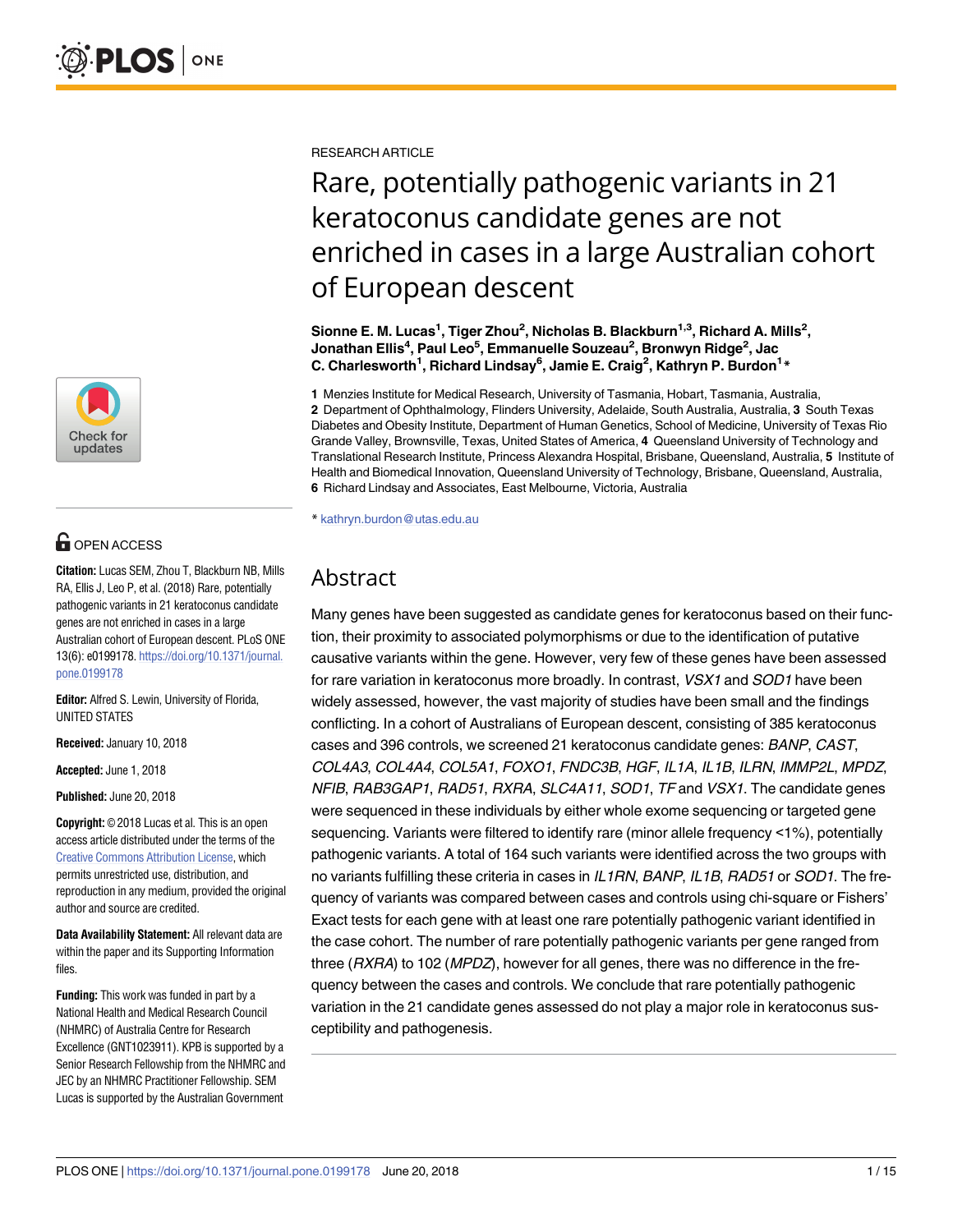<span id="page-1-0"></span>

Research Training Program Scholarship and the Pennicott Foundation. Dr. Richard Lindsay currently receives salary from Richard Lindsay and Associates, a specialist contact lens practice.

**Competing interests:** Author Dr. Richard Lindsay is employed by Richard Lindsay and Associates. This does not alter our adherence to PLOS ONE policies on sharing data and materials. There are no patents, products in development or marketed products to declare.

#### **Introduction**

Keratoconus (OMIM 148300) is a complex disease characterised by progressive stromal thinning and conical protrusion of the cornea which usually develops in the second decade of life. These abnormalities can lead to high myopia and irregular astigmatism which cause severe visual impairment and affect patients during their most productive years with quality of life estimates similar to that of age related macular degeneration.[[1\]](#page-9-0) The global incidence of keratoconus is approximately 1 in 50,000,[\[2,](#page-9-0) [3](#page-9-0)] and the prevalence varies greatly between ethnicities and geographical locations, with a prevalence in Caucasians of between 54.5 and 265 per 100,000 individuals.[[2–4\]](#page-9-0) While there is strong evidence of the role of genetics in keratoconus susceptibility, only a few specific genetic risk factors have been identified. Key challenges include the complex nature of keratoconus, the genetic heterogeneity and adequate sample sizes for well powered genetic analyses. Identifying genes and biological pathways involved in keratoconus pathogenesis is critical for the development of novel treatments and biomarkers to aid early diagnosis, which together would substantially improve the quality of life of individuals with keratoconus. Several approaches have been used to elucidate genetic variants that underpin keratoconus susceptibility.

Linkage analysis in extended families has identified more than 20 linkage regions.[[5–](#page-9-0)[21](#page-10-0)] However, only regions on chromosome 5q have been replicated.[[5](#page-9-0), [8,](#page-9-0) [16,](#page-10-0) [19,](#page-10-0) [20](#page-10-0)] The number of loci identified highlights the heterogeneous nature of the disease. Such family-based studies have implicated few candidate variants and genes to date, due to the size of the regions. The most promising keratoconus gene identified with this method is *mir184*. This microRNA gene was found to have a pathogenic variant within the DNA binding domain in a family from Northern Ireland.[[13](#page-10-0), [14](#page-10-0), [22](#page-10-0)] The same variant was subsequently identified in an unrelated family from  $Spin[8]$  $Spin[8]$  and similar variants predicted to reduce the stability of the miRNA secondary structures were identified in two sporadic cases.[[23](#page-10-0)] It is however important to note that these individuals had both keratoconus and congenital cataract and therefore have a more heterogeneous phenotype. Variants in other genes, such as *IL1RN* and *SLC4A11*, have been hypothesised to play a role in disease due to the linkage-based identification of potentially pathogenic variants in an Ecuadorian family.[[18](#page-10-0)] *IL1RN* which encodes IL1 receptor antagonist and *SLC4A11* which encodes sodium bicarbonate transporter-like protein 11 were selected as candidate genes due to their involvement in the immune response and apoptosis, respectively. However, these genes have not been assessed in other cohorts of keratoconus patients.

Three genome-wide association studies (GWAS) have identified four genome-wide significant loci as well as several loci that show a suggestive association with keratoconus. A large GWAS which assessed loci associated with central corneal thickness in keratoconus patients identified two single nucleotide polymorphisms (SNPs) associated with keratoconus in intronic regions of *FOXO1* (rs2721051) and *FND3CB* (rs4894535).[\[24\]](#page-10-0) The same study found a suggestive association at rs1324183, between *MPDZ* and *NFIB*, which reached genome-wide significance following replication and meta-analysis.[[24](#page-10-0), [25](#page-10-0)] Similarly, rs4954218, upstream of *RAB3GAP1*, showed a suggestive association in the initial study, but reached significance after replication and meta-analysis.[[26,](#page-10-0) [27\]](#page-10-0) Other suggestive associations include SNPs in the promoter of *HGF*,[\[28,](#page-11-0) [29\]](#page-11-0) rs1536482 between *RXRA* and *COL5A1*,[\[24](#page-10-0)] rs9938149 between *BANP* and *ZNF469*,[\[24](#page-10-0)] and two intronic SNPs (rs757219 and rs214884) in *IMMP2L*.[[27](#page-10-0)] The identification of these loci has provided important insights into keratoconus genetics, however, functional variation at these loci have not yet been determined. While the most significant SNPs are located in non-coding regions, many of the nearby genes make good biological candidates for keratoconus. Thus, we hypothesise that rare coding variation in these genes may be involved in keratoconus susceptibility.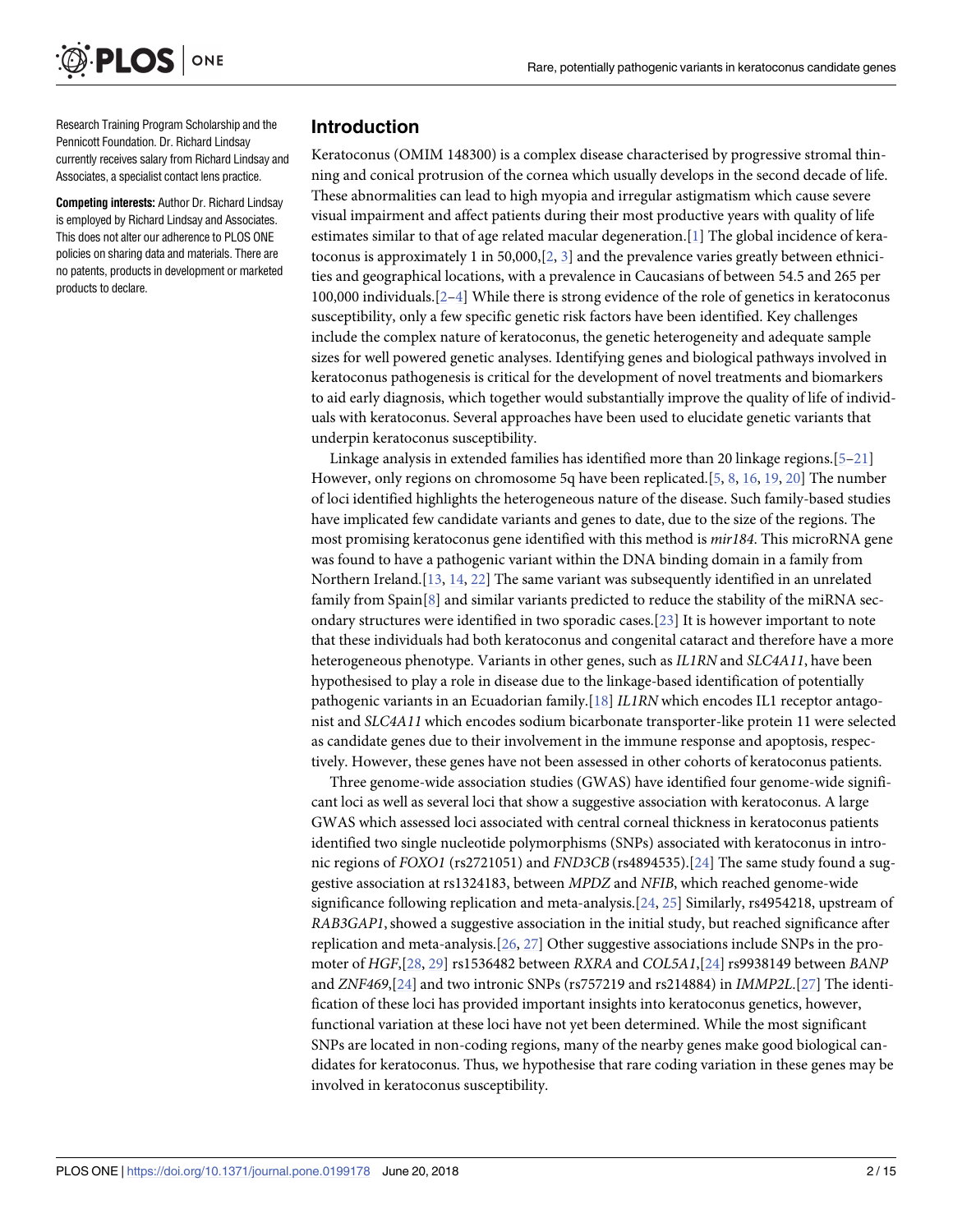Many genes have also been hypothesised to play a role in keratoconus based on their function and known corneal expression. The genes selected in the present study can broadly be categorised as regulatory genes, such as *CAST*[[30\]](#page-11-0) and *VSX1*;[\[31](#page-11-0)] structural genes, including the collagen genes *COL4A3* and *COL4A4*;[\[32](#page-11-0)] and genes involved in immune responses, such as *SOD1*,[\[33](#page-11-0)] *TF*[\[34\]](#page-11-0) and *RAD51*,[\[35](#page-11-0)]*IL1A*[\[36](#page-11-0)] and *IL1B*.[\[37\]](#page-11-0) The initial studies that implicated *CAST*, *COL4A3*, *COL4A1*, *TF*, *RAD51*,*IL1A* and *IL1B* in keratoconus showed associations at nearby or intronic SNPs. Therefore, the supporting evidence of the involvement of these genes in disease has both a biological-, and positional-, basis. In contrast, the genes *VSX1* and *SOD1*, were initially proposed to play a role in keratoconus due to the identification of sequence variants in keratoconus patients that were absent in controls. As the first gene postulated to con-

tribute to keratoconus, *VSX1* has been extensively assessed in many populations with conflicting results. Many studies conclude that *VSX1* is likely to be involved in keratoconus pathogenesis,[[31,](#page-11-0) [36](#page-11-0), [38](#page-11-0)–[49](#page-12-0)] while a similar number of studies do not find evidence of association.[[50](#page-12-0)–[63\]](#page-12-0) Similarly, the superoxide dismutase gene (*SOD1*) has been screened in several populations including Slovenian,[[53](#page-12-0)] Iranian,[[45](#page-11-0), [63](#page-12-0)] Italian,[\[43\]](#page-11-0) Greek,[\[59\]](#page-12-0) Saudi Arabian [\[64\]](#page-13-0) and multiethnic[[33](#page-11-0)] cohorts. A 7bp intronic deletion was observed in cases but not controls in two of these reports[\[33,](#page-11-0) [43\]](#page-11-0) and was significantly more frequent in cases compared to controls in another,[[59](#page-12-0)] however, the remaining studies did not observe the variant.[[45](#page-11-0), [53](#page-12-0), [63](#page-12-0), [64\]](#page-13-0) Given the contention surrounding the involvement of *VSX1* and *SOD1*, and the few studies that assessed the remaining functional candidates, further analysis is required to determine if they contribute to keratoconus susceptibility and pathogenicity.

Through these different methodologies and approaches, many candidate genes have been hypothesised to play a role in keratoconus based on their function, their proximity to associated SNPs or due to the identification of putative causative variants within the gene. However, the majority of these genes have not been assessed beyond the initial study, and for those that have, the majority of studies have been small, with fewer than 100 keratoconus cases. To address this, our study assessed the role of 21 candidate genes in the largest cohort of keratoconus cases to date (n = 385), compared to 396 population controls. Specifically, our study examines the frequency of potentially pathogenic variants in *MPDZ*, *RXRA*, *RAB3GAP1*, *FOXO1*, *BANP*, *HGF*, *COL5A1*, *IMMP2L*, *FNDC3B*, *NFIB*, *ILRN*, *SLC4A11*, *CAST*, *COL4A3*, *COL4A4*, *TF*, *SOD1*, *VSX1*, *RAD51*,*IL1A* and *IL1B* in a cohort of Australians of European descent. We have previously assessed potentially pathogenic variants in *ZNF469* in our cohort.[[65](#page-13-0)]

#### **Materials and methods**

#### **Study participants**

All investigations adhered to the principles of the Declaration of Helsinki and were approved by the Southern Adelaide Clinical Human Research Committee and the Human Research Ethics Committee Tasmania, with all participants giving written informed consent.

The case cohort consisted of 385 keratoconus patients of European descent. These individuals were recruited through the Flinders Eye Clinic (Adelaide, Australia), following referral by their treating optometrist and ophthalmologists or were recruited from across Australia via mail through Keratoconus Australia. All clinical examinations were performed by an experienced ophthalmologist. Individuals were diagnosed with keratoconus if they had a history of corneal transplantation for keratoconus, had videokeratographic features of keratoconus, or any of the following signs: conical corneal protrusion, central or paracentral stromal thinning or other distinctive features such as Fleischer's ring, Vogt's striae, epithelial or sub-epithelial scarring, or oil droplet sign and/or scissoring of the retinoscopic reflex.

<span id="page-2-0"></span>PLOS ONE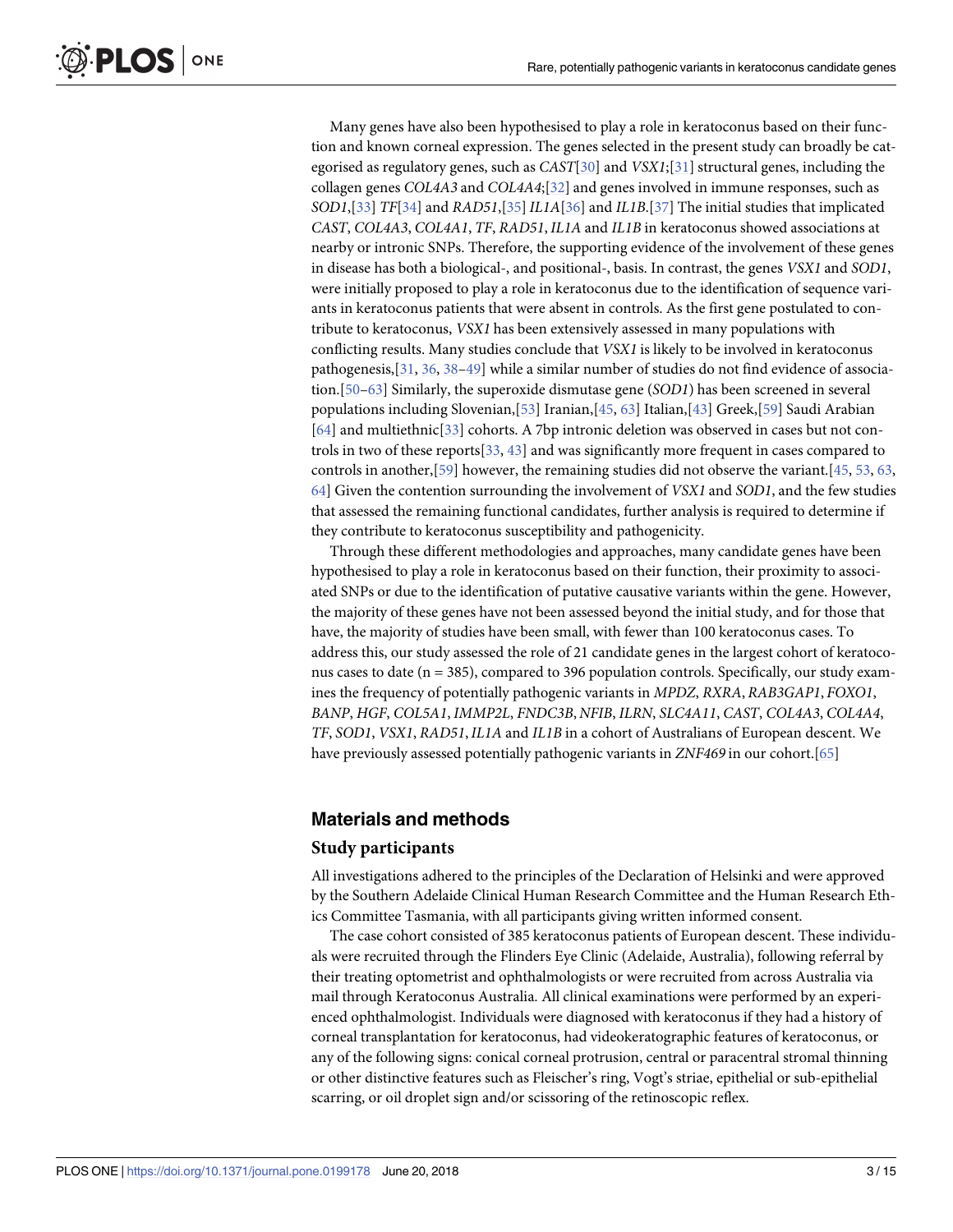<span id="page-3-0"></span>The control cohort consisted of 396 ethnically matched females from the Anglo-Australasian Osteoporosis Genetics Consortium. These individuals are known to have moderately high, or low, bone mineral density measurements (1.5*<*|BMD|*<*4.0), however were not examined for eye disease. This cohort has been previously described in detail.[\[66\]](#page-13-0)

#### **Sequencing data**

Whole exome sequencing (WES) data were available for 99 keratoconus cases. WES was conducted by Macrogen Inc. using the SureSelect Human All Exon V4 enrichment kits (Agilent Technologies Inc., Santa Clara, CA, United States of America) with paired-end sequencing on an Illumina HiSeq 2000 (Illumina, San Diego, CA, United States of America). The Churchill pipeline[[67\]](#page-13-0) was used to align raw reads to hg19 using BWA-MEM (version 0.7.12)[\[68\]](#page-13-0) and variants were joint-called with SAMtools and BCFtools (versions 1.3.1).[\[69\]](#page-13-0)

In addition, the 21 genes of interest were assessed using a targeted sequencing approach in 341 cases using the HaloPlex Target Enrichment System (Agilent) with a custom designed probe panel using pooled DNA samples. This method is described in detail previously.[\[65\]](#page-13-0) In brief, DNA pools containing equimolar DNA samples from eight keratoconus patients were prepared and indexed with a unique primer cassette during the library preparation. Sequencing was conducted in batches of 11 pools using MiSeq V2 Reagent kits (300 cycles) with paired-end reads on an Illumina MiSeq. Agilent's SureCall program was used to align raw reads to hg19 using BWA-MEM and Agilent's SNPPET SNP Caller was used to call variants. Due to the DNA pooling, it was expected that if one alternate allele was present in a single pool, it would be observed in approximately 6.25% of reads. Therefore, the minimum allele frequency for heterozygous single nucleotide variants (SNV) was set to 0.035. To allow for comparison of the sequencing methods, DNA from 55 cases were including in both the WES and targeted sequencing dataset, however variants identified in these samples were only counted in analyses once.

For the control cohort ( $n = 396$ ), WES was generated using Illumina's TruSeq Exome Enrichment on an Illumina HiSeq 2000 at the University of Queensland Centre for Clinical Genomics. Raw reads were aligned to hg19 using novoalign (version 02.08) and variant calling and quality score calibration was conducted using GATK[[70\]](#page-13-0) (version 3.2–2), according to GATK's 'Best Practices Guidelines'.[[71,](#page-13-0) [72](#page-13-0)]

#### **Included genomic regions and variant annotation**

To ensure a sound comparison when comparing the frequency of variants between data with different capture methods, only target regions that were common to all three capture methods (both exome captures and the targeted sequencing) with a mean read depth  $\geq$ 10 were included in the analysis. For the WES data, all included individuals had high confidence genotypes for  $\geq$ 90% of the included regions. A complete list of the included regions is available in S1 [Table.](#page-8-0) Coverage of genes are reported for the coding regions of the longest transcript included in the captures (S2 [Table](#page-8-0)). However, other regions, including noncoding regions, may have also been included in analysis.

Using ANNOVAR,[[73](#page-13-0)] the variants identified within the included regions were annotated with the minor allele frequency (MAF) observed in the non-Finnish European population of the Exome Aggregation Consortium database (ExAC NFE),[\[74\]](#page-13-0) pathogenicity/deleteriousness predictions from Sorting Tolerant from Intolerant (SIFT)[[75](#page-13-0)], the HumDIV algorithm from Polymorphism Phenotyping v2 (PolyPhen2)[[76](#page-13-0)] and Combined Annotation–Dependent Depletion v1.3 (CADD).[[77\]](#page-13-0)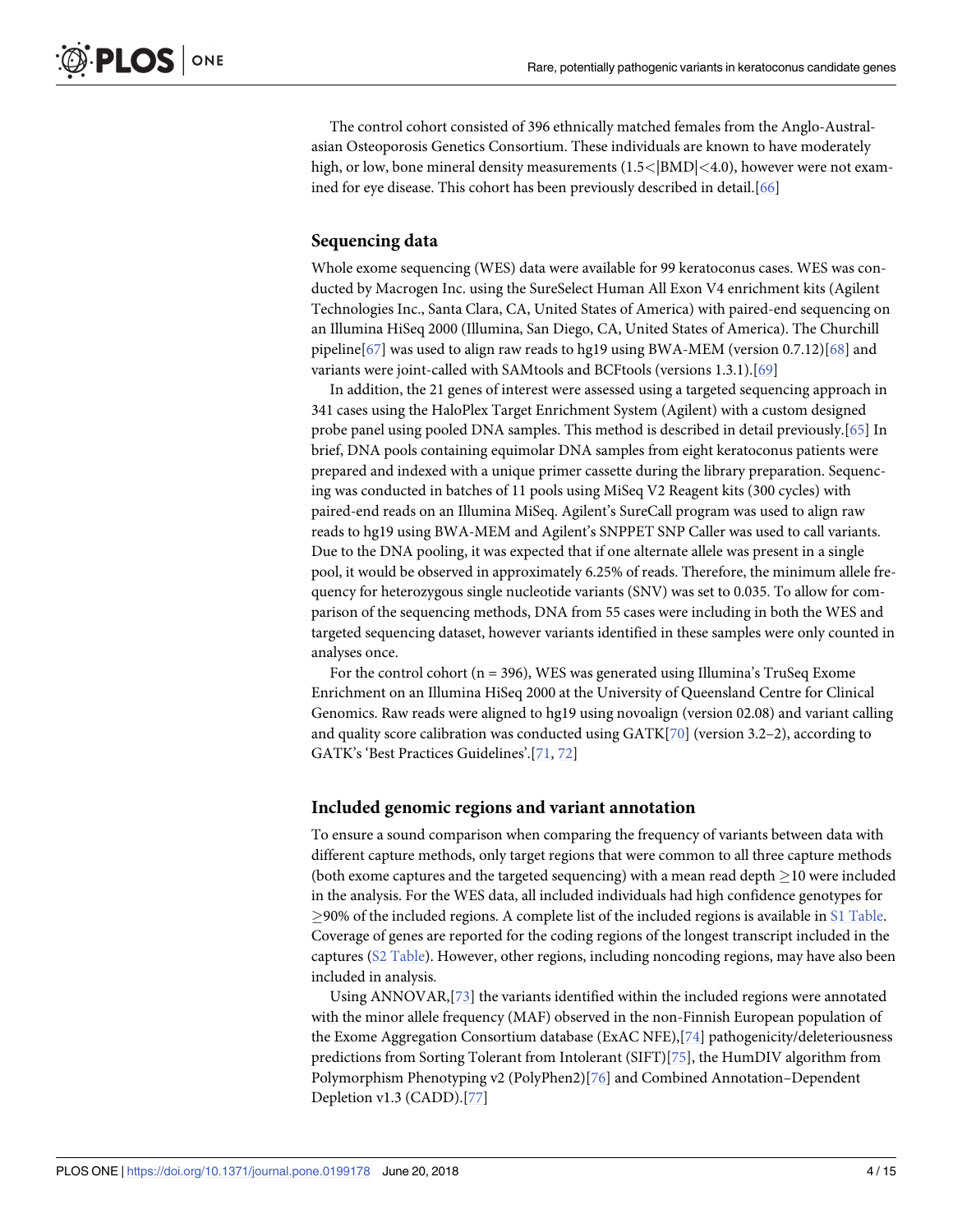## <span id="page-4-0"></span>**Filtering strategy to identify potentially pathogenic variants**

Variants were only included in analyses if a sequencing depth of  $\geq$  10 and a quality score of  $\geq$ 20 was obtained. Variants meeting these thresholds were then filtered to include SNVs that were predicted to be pathogenic by SIFT or PolyPhen2 with a MAF *<*0.01. In addition, SNVs with a CADD score  $>$ 15 that met the MAF threshold were included in this filtering strategy. These variants were considered 'potentially pathogenic variants' and were included in our statistical analysis. Insertions and deletions were not included in the analysis.

### **Variant validation by direct sequencing**

To validate variants identified in the case cohort, primers were designed using PrimerBlast. [\[78\]](#page-13-0) DNA was amplified with MyTaq HS Mix (Bioline, London, UK) and purified using either Agencourt AMPure XP (Beckman Coulter, Brea, CA, United States) according to the manufacturer's instructions, or equivalent magnetic beads prepared in-house. Purified amplicons were sequenced using the BigDye Terminator v3.1 Cycle Sequencing Kit (Applied Biosystems, Foster City, CA, United States) on an ABI 3500 (Applied Biosystems). DNA sequences were aligned to the human reference genome (hg19), and chromatograms were manually inspected at the position of each variant using Sequencher 4.10.1 (Gene Codes Corporation, Ann Arbor, MI, USA) to assess validation.

## **Statistical analysis**

Following variant filtering, genes with at least one alternate allele identified in the case cohort were included in the statistical analysis. For each of these genes separately, the number of variants that fulfilled the filtering strategy was compared between cases and controls using a Yates corrected chi squared test or a Fishers' exact test, where appropriate. Odds ratios and 95% confidence intervals were also calculated. As 21 genes were assessed in the present study, a significance threshold of p *<*0.0024 (0.05/21) was determined using the Bonferroni correction for multiple testing.

## **Results**

Demographic details for keratoconus cases and controls are provided in Table 1.

For each gene the coverage statistics are summarised for the coding portions of the longest transcript that best fit the capture designs (S2 [Table\)](#page-8-0). Due to a high GC content, the coverage of *BANP* was poor, particularly in the control data and the targeted sequencing dataset. When considering regions captured by probes across the three datasets, only 58% of the gene was captured, however, 70% of these regions had sufficient coverage for analysis. Similarly, 77.4% of *VSX1* was captured across all datasets due to insufficient capture of GC-rich regions and 60.6% of these captured regions met the coverage threshold for inclusion in the analysis. Despite this poor coverage, a number of previously reported *VSX1* variants in keratoconus were sufficiently covered for analysis. The captured regions of the remaining genes ranged from 75.3–97.5% and, apart from *FOXO1*, 99% - 100% of the coding bases in captured regions were included in analysis (S2 [Table](#page-8-0)). For *FOXO1*, the included portion of the captured region

#### Table 1. Demographics of keratoconus cases and controls at the time of examination, where n = the number of individuals and age is reported in years.

| <b>Cohort</b> |     | Mean age (range) | % Female | Disease status |  |
|---------------|-----|------------------|----------|----------------|--|
| cases         | 385 | $45.2(14-85)$    | -44.2    | affected       |  |
| controls      | 396 | $69.7(46-86)$    | 100      | unscreened     |  |

<https://doi.org/10.1371/journal.pone.0199178.t001>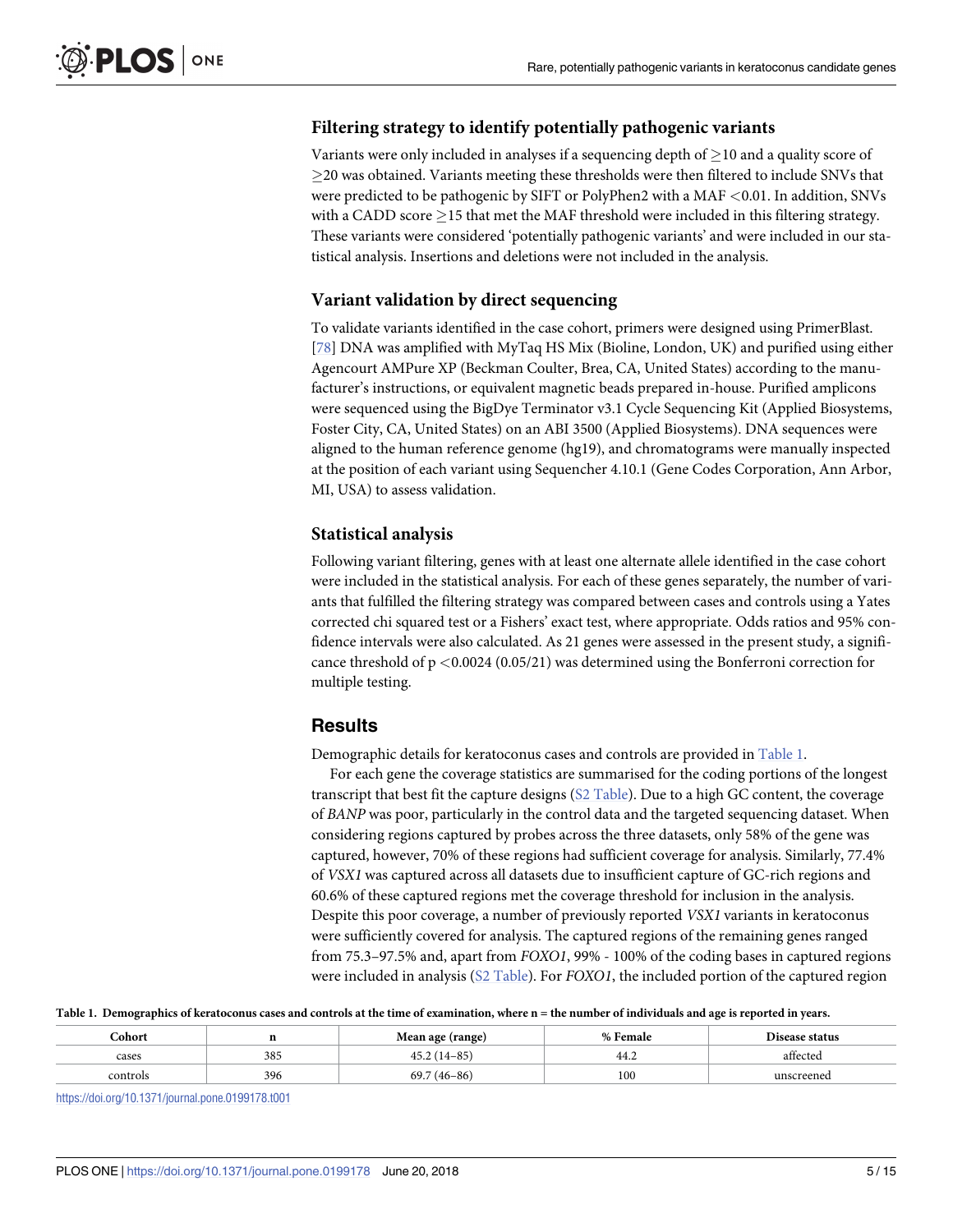<span id="page-5-0"></span>dropped to 82.5% as part of the first exon did not meet the minimum depth threshold for variant calling in the WES datasets. It is important to note that additional regions, including noncoding regions, may also have been included in analysis.

For the 55 individuals that were included in both the WES and targeted sequencing datasets, a total of 20 potentially pathogenic variants were observed 21 times in the WES data. Of these variants, 18 were also called in the targeted sequencing data, though were only included once in analysis. The remaining three variants were not called in the targeted sequencing data as they did not meet the minimum inclusion threshold of 3.5% of reads. However, the alternate allele threshold of 3.5% was carefully selected to minimise the inclusion of spurious variant calls.

Following variant filtering, 164 potentially pathogenic variants were identified across both cases and controls (S3 [Table\)](#page-8-0). This included 138 nonsynonymous variants, 21 synonymous variants, three nonsense variants, one intronic variant and one variant in a 3' untranslated region. Of these variants, 70 were unique to the cases, 69 were only observed in controls and 25 were identified in both groups. For the cases, a total of 146 potentially pathogenic variants were observed, while 192 were identified in controls. Two variants, p.(R85Q) in *IL1A* and p. (P1379S) in *COL5A1*, were each observed in the homozygous state in a single control. All other variants were observed as heterozygotes.

No potentially pathogenic variants were identified in *IL1RN* in either cases or controls. Additionally, potentially pathogenic variants were not observed in the case cohort in *BANP*, *IL1B*, *RAD51* or *SOD1*. However, in the control group, one potentially pathogenic variant was observed in both *IL1B* and *SOD1*, two variants were identified in *BANP*, and three were observed in *RAD51*. For the remaining genes, the total number of potentially pathogenic variants identified across both groups ranged from three in *RXRA* and up to 102 in *MPDZ* [\(Table](#page-6-0) 2). Of the genes included in the chi-square or Fishers' exact tests, *COL4A3* and *MPDZ* showed a nominally higher frequency of potentially pathogenic variants in controls compared to the case cohort, with both genes obtaining a p *<*0.05 in the burden analysis, however, neither gene remained significant under correction for multiple testing. All other genes showed no difference between groups.

#### **Discussion**

We show that rare potentially pathogenic variants in 21 candidate genes were not enriched in keratoconus in our large cohort of Australians of European descent. We identified a total of 164 potentially pathogenic variants across cases and controls in 20 of the 21 genes assessed, however, variants fulfilling these criteria were equally common between the two groups. No potentially pathogenic variants were identified in *IL1RN* in either cases or controls, suggesting that this gene is highly conserved. Additionally, no potentially pathogenic variants were observed in our cases in *BANP*, *IL1B*, *RAD51* or *SOD1*. Based on these findings, we suggest that rare potentially pathogenic variants in the 21 genes assessed do not contribute to keratoconus development in our cohort.

We assessed candidate genes in a large cohort of Australian keratoconus cases by combining WES data and targeted gene sequencing using pooled DNA samples. We have previously demonstrated the utility of this approach.[[65](#page-13-0)] To ensure high quality variant calls, particularly those identified in targeted sequencing method, the present study only included SNVs. Extensive variant validation experiments were conducted to confirm real variants and exclude sequencing artefacts. Furthermore, the variant calls for the individuals included in both the WES and targeted sequencing datasets were compared to assess concordance. In these individuals, three variants identified in the WES data did not reach the inclusion thresholds in the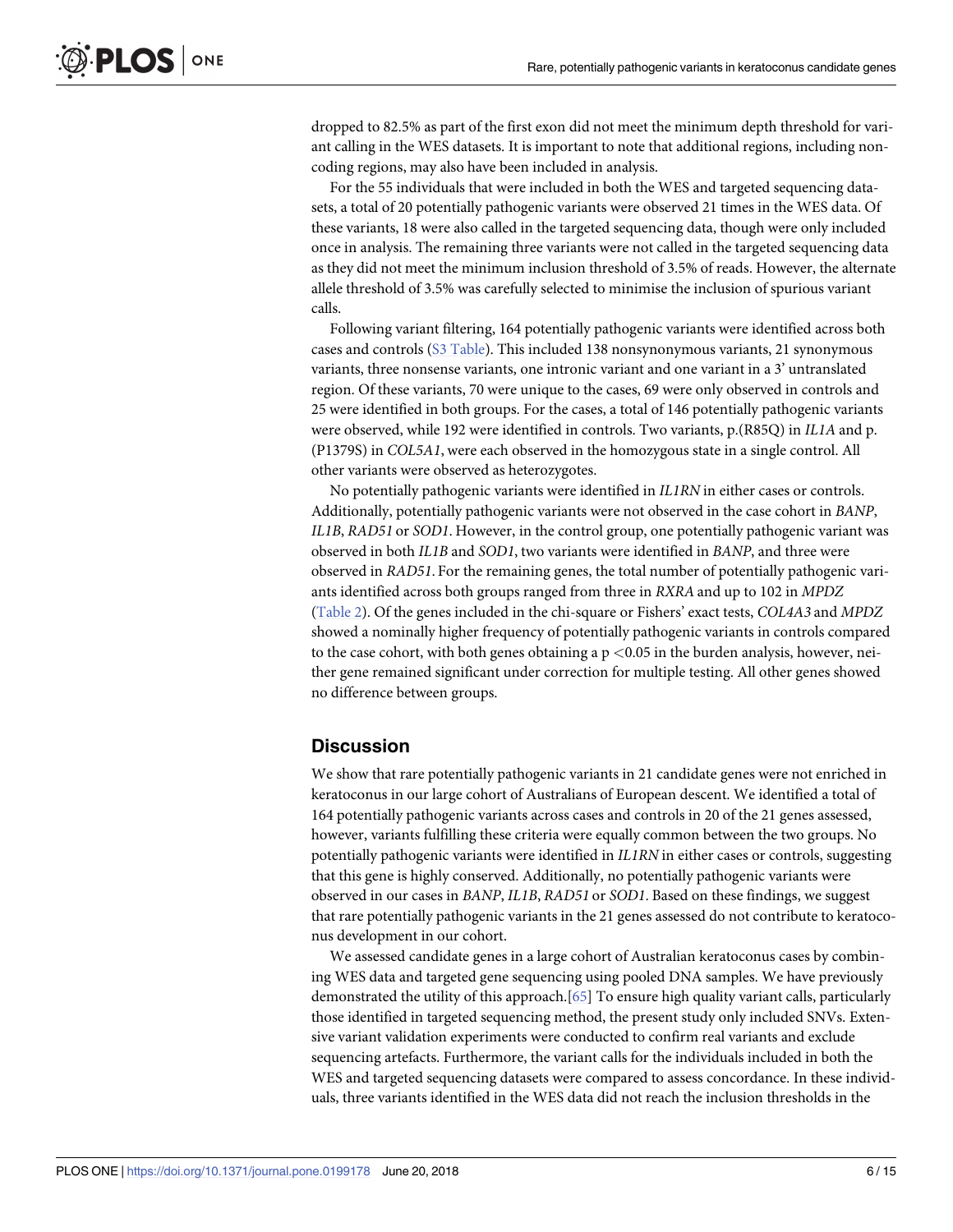<span id="page-6-0"></span>

[Table](#page-5-0) 2. Burden test results for genes in which at least one potentially pathogenic variant was identified in the case cohort. For each gene, the number of alternate (alt.) alleles (potentially pathogenic variants) and wild type alleles (WT) are shown for both cases and controls, along with the p-value (P), odds ratio (OR) and the 95% confidence interval (CI).

| <b>Case Alleles</b> |                |           | <b>Control Alleles</b> |     |           |           |                             |
|---------------------|----------------|-----------|------------------------|-----|-----------|-----------|-----------------------------|
| Gene                | Alt.           | <b>WT</b> | Alt.                   | WT  | $\bf P$   | <b>OR</b> | 95% CI                      |
| CAST                | 6              | 764       | 7                      | 785 | $>0.999*$ | 0.881     | $0.262 - 2.924$             |
| COL4A3              | 21             | 749       | 39                     | 753 | $0.024*$  | 0.541     | $ 0.305 - 0.957$            |
| COL4A4              | 7              | 763       | 9                      | 783 | $0.846*$  |           | $0.798 \mid 0.267 - 2.348$  |
| COL5A1              | 32             | 738       | 22                     | 770 | $0.176*$  |           | $1.518 \mid 0.846 - 2.731$  |
| FNDC3B              | 5              | 765       | $\boldsymbol{2}$       | 790 | 0.281     |           | $2.582 \mid 0.446 - 19.237$ |
| FOXO1               | 3              | 767       |                        | 791 | 0.368     | 3.094     | $ 0.289 - 77.330 $          |
| HGF                 | 3              | 767       | 6                      | 786 | 0.507     | 0.512     | $ 0.101 - 2.302$            |
| IL1A                | 3              | 767       | 8                      | 784 | 0.225     |           | $0.383 \mid 0.080 - 1.587$  |
| IMMP2L              | 1              | 769       | 3                      | 789 | 0.625     | 0.342     | $ 0.014 - 3.665$            |
| MPDZ                | 40             | 730       | 62                     | 730 | $0.045*$  |           | $0.645 \mid 0.419 - 0.991$  |
| NFIB                | 3              | 767       | 3                      | 789 | >0.999    | 1.029     | $ 0.166 - 6.375$            |
| RAB3GAP1            | 5              | 765       | 5                      | 787 | >0.999    | 1.029     | $ 0.258 - 4.101$            |
| RXRA                | $\mathbf{1}$   | 769       | 2                      | 790 | >0.999    |           | $0.514 \mid 0.018 - 7.195$  |
| SLC4A11             | $\overline{4}$ | 766       | 6                      | 786 | 0.753     |           | $0.684 \mid 0.162 - 2.739$  |
| TF                  | 8              | 762       | 9                      | 783 | $>0.999*$ |           | $0.913 \mid 0.320 - 2.591$  |
| VSX1                | $\overline{4}$ | 766       |                        | 791 | 0.212     |           | 4.131   0.438-97.260        |

P-values obtained using a Yates corrected chi-square test are denoted by a . All other p-values were obtained using a Fisher's exact test. P-values *<*0.0024 were considered significant.

<https://doi.org/10.1371/journal.pone.0199178.t002>

targeted sequencing data in the present study, which is consistent with previous findings. Additionally, in our previous study we observed a variant in the targeted sequencing data that did not meet the inclusion thresholds for the WES data.[\[65\]](#page-13-0) Overall we demonstrated a high concordance of rare variant calls between the two datasets.

For the few genes that have previously been assessed, *in silico* tools that predict the pathogenicity of variants such as PolyPhen2 and SIFT have been used to help differentiate between benign variants and potentially pathogenic variants. However, these algorithms can only assess nonsynonymous variants. To allow for the inclusion of potentially pathogenic synonymous and non-coding variants in our study, variants were also scored with CADD. CADD uses a machine learning method to predict the deleteriousness of variants such that a scaled score above 10 refers to the top 10% of variants ranked by deleteriousness, a scaled score of 20 or above includes the top 1% of variants and so on.[\[77](#page-13-0)] In the present study, a scaled CADD score of 15 was selected as the minimum threshold for synonymous and non-coding variants. In contrast, nonsynonymous variants were included if they were predicted to be damaging by SIFT, or damaging/possibly or probably damaging by PolyPhen2 or obtained a CADD scaled score of  $\geq$ 15. This broad definition of potentially pathogenic variants was designed to minimise the exclusion of likely important disease-related variants.

We compared the frequency of potentially pathogenic variants between Australian keratoconus cases and controls, using a control cohort consisting of 396 females. These individuals were not screened for keratoconus, however, considering the prevalence of keratoconus in Caucasians is between approximately 1 in 375 and 1 in 2000[\[2–4\]](#page-9-0) it is unlikely that more than one or two individuals in this cohort have keratoconus, if any. Considering the large sample size for both the case and control cohorts, this is unlikely to affect our findings. Additionally, the controls were 100% female while 44.2% of the cases were female. This is a potential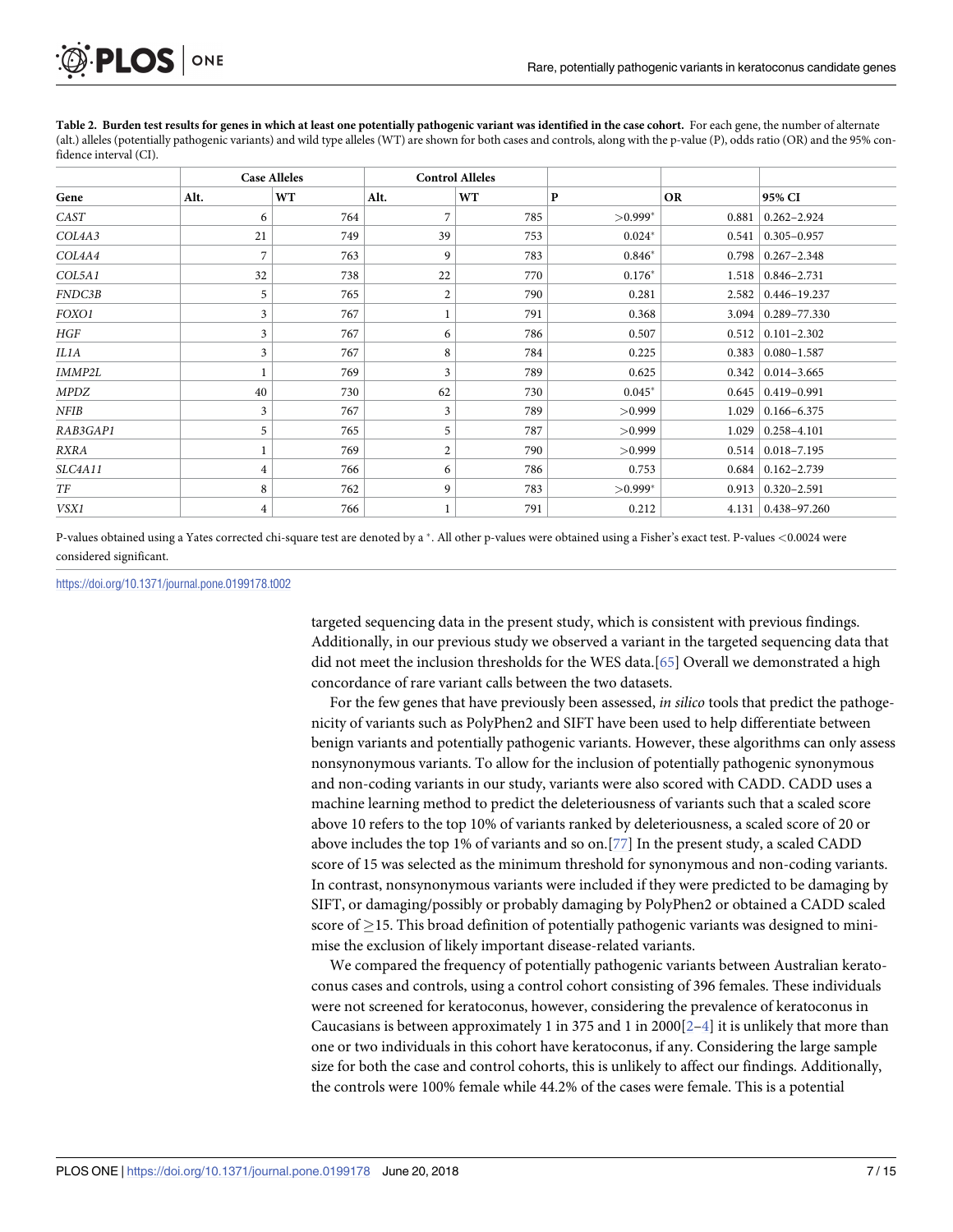<span id="page-7-0"></span>limitation, however, while epidemiological studies report a slightly higher prevalence in males compared to females in Caucasian populations, these differences are not significant.  $[2-4]$ Moreover, all of the genes assessed in the present study are autosomal. Consequently, we do not expect sex-based differences in the frequency of variants, and therefore, the use of this allfemale cohort is unlikely to affect the outcomes of the present study.

Gaps in coverage, occurring either at the probe design stage or at the sequencing phase, were a limitation of this study. Similarly, the capture methods were specifically designed to capture exonic regions, and although non-coding variants were not excluded, very few were observed. In addition, insertion and deletion variants were not assessed due to the challenges of calling such variants in the targeted sequencing using pooled DNA. These limitations mean that some variants will have been missed, but this is not expected to be a major bias between cases and controls due to limiting the analysis to regions adequately covered by all methods. Some specific variants that have previously been reported in keratoconus could not be assessed. This is particularly important for *SOD1*, as the variant previously associated with keratoconus was a 7bp intronic deletion, outside of the capture regions in this study. Similarly, *IL1RN* and *SLC4A11* were implicated by an intronic SNV and a 54 bp intronic deletion (respectively) which almost completely co-segregated with keratoconus in an Ecuadorian family.[\[18\]](#page-10-0) Although these specific variants could not be assessed in our study, the overarching design and aim was to examine the coding regions of the 21 selected genes for enrichment of potentially pathogenic variants in keratoconus.

*VSX1*, which encodes a vertebrate paired-like homeodomain transcription factor with known ocular expression,[\[79,](#page-13-0) [80\]](#page-13-0) is the most studied gene in keratoconus. It was initially studied as a candidate gene for posterior polymorphous dystrophy (PPD; OMIM 122000) as it was located within a linkage region for this disease.[ $31, 81$  $31, 81$  $31, 81$ ] PPD is a rare, bilateral corneal dystrophy that primarily affects the endothelium and results in variable degrees of visual impairment which has been associated with keratoconus.[\[82–86\]](#page-14-0) It was therefore hypothesised that the two diseases may share a common genetic basis. The original paper identified four *VSX1* variants in keratoconus cases that were absent in 277 controls,[[31](#page-11-0)] as well as p.(G160D) and p.(P247R) in a family with PPD.[\[31\]](#page-11-0) Subsequently, the  $p(G160D)$  variant has been identified in keratoconus cases in two Italian studies[\[38,](#page-11-0) [43\]](#page-11-0) a European cohort,[[42\]](#page-11-0) and in two cases in the current study. This was the only variant observed in our cases that had been reported in other keratoconus cases. In contrast, the p.(G160D) variant was found at similar frequencies in both cases and controls in a Han Chinese cohort,[\[36\]](#page-11-0) indicating that this variant is not highly penetrant for keratoconus, at least in the Chinese population. Interestingly, the p.(G160V) variant, which results in a different amino acid substitution at the same position, has been observed in cases in two Korean studies.[[40](#page-11-0), [57](#page-12-0)] The p.(P247R) variant originally reported in the PPD family [\[31\]](#page-11-0) and subsequently reported in keratoconus[\[38,](#page-11-0) [43,](#page-11-0) [51\]](#page-12-0) was observed in a single control subject in our study. As our controls were not screened for eye disease it is possible that a small number of individuals in this group may have keratoconus or PPD and therefore the involvement of this variant in disease cannot be ruled out. Furthermore, as keratoconus is a complex disease it is likely that unaffected individuals may carry risk alleles, without ever developing disease, therefore, to assess the potential role of specific variants such as p.(P247R), a large meta-analysis is required. Additionally, we identified p.(L237P) and p.(E234K) for the first time in keratoconus, each observed in a single case. Taken together, the VSX1 gene may contribute in a very small number of cases with clear segregation in families identified,[[38](#page-11-0), [39](#page-11-0), [45](#page-11-0), [47\]](#page-12-0) however, rare potentially pathogenic variants in this gene do not contribute widely to keratoconus susceptibility in our cohort.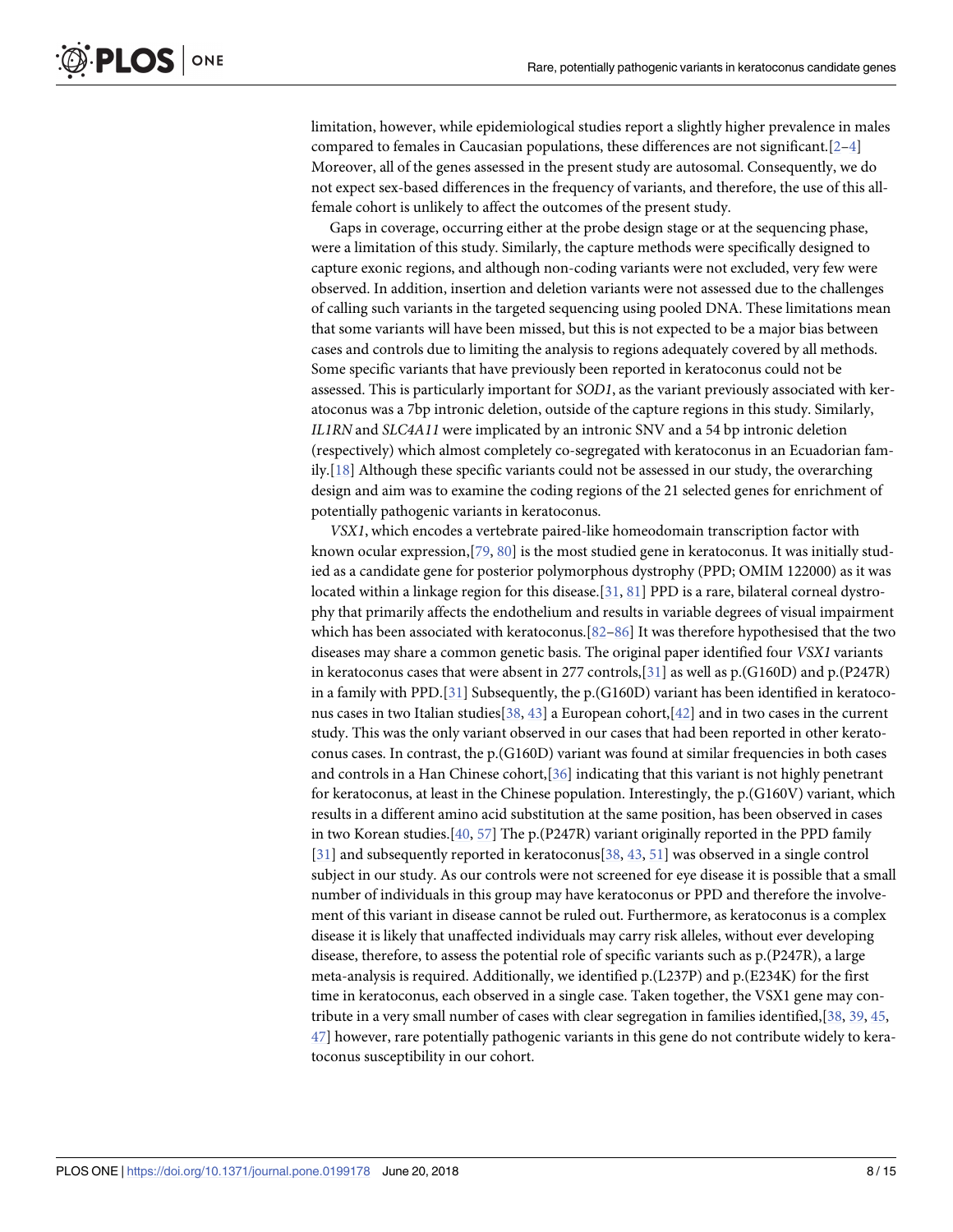## <span id="page-8-0"></span>**Conclusion**

In conclusion, our study demonstrated that overall the frequency of potentially pathogenic single nucleotide variants is not different between cases and controls in 21 candidate genes in our large cohort of Australians of European descent. While specific variants may contribute to keratoconus risk in a small proportion of cases, these genes do not contribute to disease in the vast majority of keratoconus patients. With the frequency of the variants observed in the present study, much larger cohorts are required for individual variant analysis with sufficient power. As demonstrated by the success of identifying the keratoconus-associated gene *mir184*, [\[13,](#page-10-0) [14,](#page-10-0) [22\]](#page-10-0) family studies paired with next-generation sequencing technologies may be a powerful method for elucidating specific disease-causing variants. Together, this would allow for less biased approaches for variant identification without a priori hypothesis and candidate gene selection. Furthermore, our study suggested that coding variants in the closest genes to GWAS hits are unlikely to contribute to disease. Therefore, fine-mapping and re-sequencing techniques are required to identify the functional risk-associated variants. Combined with quantitative trait locus analysis, this would aid the identification of target genes and biological pathways involved in keratoconus.

## **Supporting information**

**S1 [Table.](http://www.plosone.org/article/fetchSingleRepresentation.action?uri=info:doi/10.1371/journal.pone.0199178.s001) Summary of the regions included in analysis.** (XLSX)

**S2 [Table.](http://www.plosone.org/article/fetchSingleRepresentation.action?uri=info:doi/10.1371/journal.pone.0199178.s002) Coverage of genes reported for the coding regions of the longest transcript included in the captures.** Summary of the total coding bases, the total number and percentage of coding bases captured in all capture methods, and the total number of coding bases included in the analysis and the percentage of the captured regions this represents for each gene. (DOCX)

**S3 [Table.](http://www.plosone.org/article/fetchSingleRepresentation.action?uri=info:doi/10.1371/journal.pone.0199178.s003) Summary of the potentially pathogenic variants identified and included in analysis.** For each variant, the table presents the relevant gene, position, nucleotide and protein changes, the corresponding identification number in dbSNP, the prediction and scores from SIFT and PolyPhen2 (where  $D =$  damaging,  $P =$  probably/possibly damaging,  $T =$  tolerated and  $B = \{{benign}\}$ , scaled CADD score, minor allele frequency (MAF) for the ExAC non-Finnish European population and the frequency (freq.) and the number of alternate (alt.) alleles observed in the control and case cohorts in the present study. (XLSX)

## **Acknowledgments**

We would like to thank Professor Matthew A. Brown and the staff and participants of the Anglo-Australasian Osteoporosis Genetics Consortium. We would also like to thank the staff and participants of the Australian and New Zealand Registry and Advanced Glaucoma and other genetic eye disease studies at Flinders University.

## **Author Contributions**

**Conceptualization:** Jamie E. Craig, Kathryn P. Burdon.

**Data curation:** Sionne E. M. Lucas, Tiger Zhou, Nicholas B. Blackburn, Jonathan Ellis, Paul Leo, Emmanuelle Souzeau, Jamie E. Craig, Kathryn P. Burdon.

**Formal analysis:** Sionne E. M. Lucas.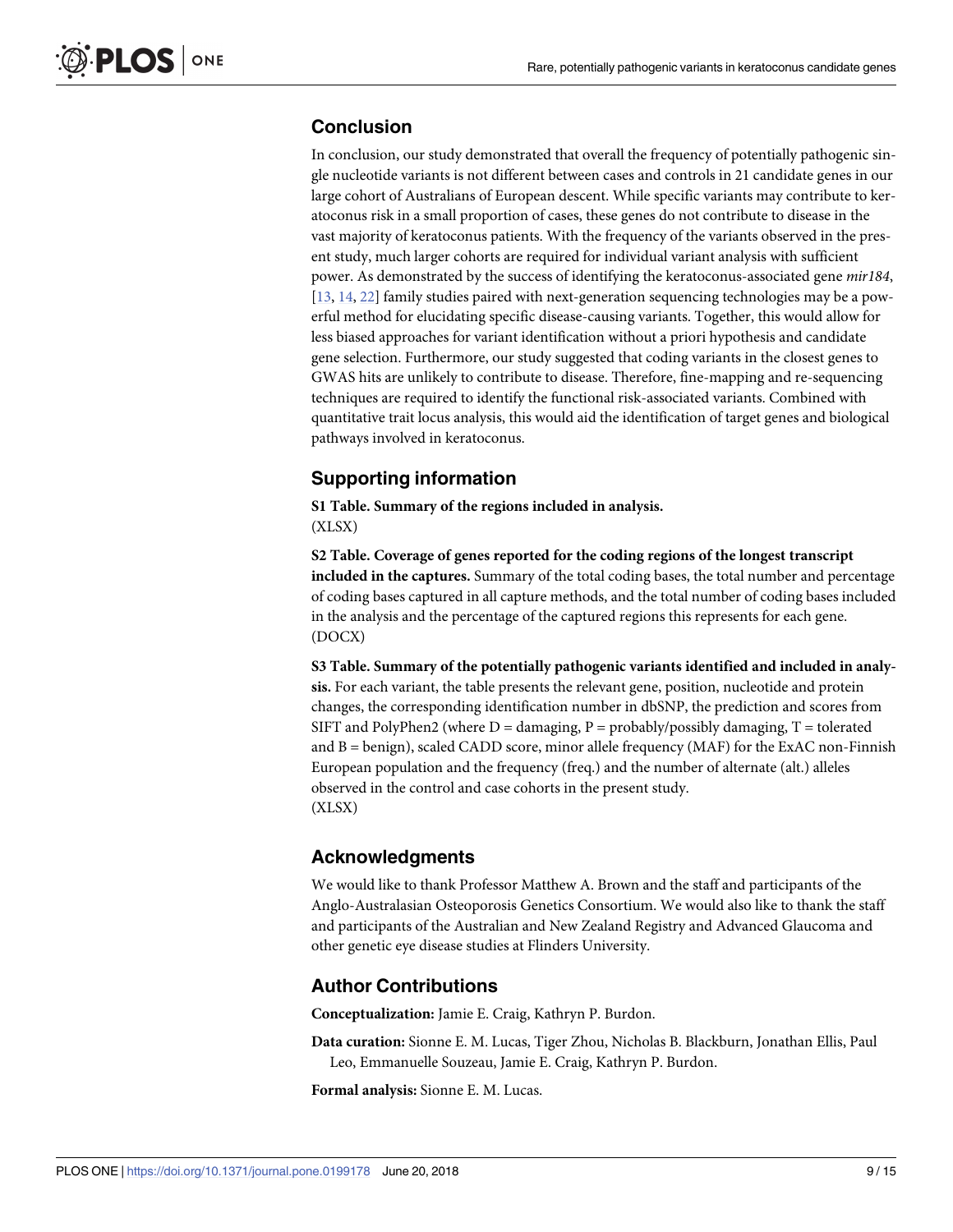<span id="page-9-0"></span>**Funding acquisition:** Kathryn P. Burdon.

**Investigation:** Sionne E. M. Lucas, Richard A. Mills, Richard Lindsay.

**Methodology:** Sionne E. M. Lucas, Nicholas B. Blackburn.

**Project administration:** Kathryn P. Burdon.

**Resources:** Richard A. Mills, Jonathan Ellis, Paul Leo, Emmanuelle Souzeau, Bronwyn Ridge, Jac C. Charlesworth, Richard Lindsay, Jamie E. Craig, Kathryn P. Burdon.

**Supervision:** Jac C. Charlesworth, Kathryn P. Burdon.

**Validation:** Sionne E. M. Lucas.

**Writing – original draft:** Sionne E. M. Lucas.

**Writing – review & editing:** Nicholas B. Blackburn, Emmanuelle Souzeau, Kathryn P. Burdon.

#### **References**

- **[1](#page-1-0).** Kymes SM, Walline JJ, Zadnik K, Gordon MO. Quality of life in keratoconus. American journal of ophthalmology. 2004; 138(4):527–35. Epub 2004/10/19. <https://doi.org/10.1016/j.ajo.2004.04.031> PMID: [15488776](http://www.ncbi.nlm.nih.gov/pubmed/15488776).
- **[2](#page-1-0).** Kennedy RH, Bourne WM, Dyer JA. A 48-year clinical and epidemiologic study of keratoconus. American journal of ophthalmology. 1986; 101(3):267–73. Epub 1986/03/15. PMID: [3513592.](http://www.ncbi.nlm.nih.gov/pubmed/3513592)
- **[3](#page-1-0).** Pearson AR, Soneji B, Sarvananthan N, Sandford-Smith JH. Does ethnic origin influence the incidence or severity of keratoconus? Eye (London, England). 2000; 14 (Pt 4):625–8. Epub 2000/10/21. [https://](https://doi.org/10.1038/eye.2000.154) [doi.org/10.1038/eye.2000.154](https://doi.org/10.1038/eye.2000.154) PMID: [11040911](http://www.ncbi.nlm.nih.gov/pubmed/11040911).
- **[4](#page-1-0).** Godefrooij DA, de Wit GA, Uiterwaal CS, Imhof SM, Wisse RP. Age-specific Incidence and Prevalence of Keratoconus: A Nationwide Registration Study. American journal of ophthalmology. 2017; 175:169– 72. Epub 2017/01/01. <https://doi.org/10.1016/j.ajo.2016.12.015> PMID: [28039037.](http://www.ncbi.nlm.nih.gov/pubmed/28039037)
- **[5](#page-1-0).** Bisceglia L, De Bonis P, Pizzicoli C, Fischetti L, Laborante A, Di Perna M, et al. Linkage analysis in keratoconus: replication of locus 5q21.2 and identification of other suggestive Loci. Investigative ophthalmology & visual science. 2009; 50(3):1081–6. Epub 2008/11/04. <https://doi.org/10.1167/iovs.08-2382> PMID: [18978346](http://www.ncbi.nlm.nih.gov/pubmed/18978346).
- **6.** Brancati F, Valente EM, Sarkozy A, Feher J, Castori M, Del Duca P, et al. A locus for autosomal dominant keratoconus maps to human chromosome 3p14-q13. Journal of medical genetics. 2004; 41 (3):188–92. Epub 2004/02/27. <https://doi.org/10.1136/jmg.2003.012872> PMID: [14985379](http://www.ncbi.nlm.nih.gov/pubmed/14985379); PubMed Central PMCID: PMCPmc1766922.
- **7.** Burdon KP, Coster DJ, Charlesworth JC, Mills RA, Laurie KJ, Giunta C, et al. Apparent autosomal dominant keratoconus in a large Australian pedigree accounted for by digenic inheritance of two novel loci. Human genetics. 2008; 124(4):379–86. Epub 2008/09/17. <https://doi.org/10.1007/s00439-008-0555-z> PMID: [18795334](http://www.ncbi.nlm.nih.gov/pubmed/18795334).
- **[8](#page-1-0).** Bykhovskaya Y, Caiado Canedo AL, Wright KW, Rabinowitz YS. C.57 C > T Mutation in MIR 184 is Responsible for Congenital Cataracts and Corneal Abnormalities in a Five-generation Family from Galicia, Spain. Ophthalmic genetics. 2015; 36(3):244–7. Epub 2013/10/22. [https://doi.org/10.3109/](https://doi.org/10.3109/13816810.2013.848908) [13816810.2013.848908](https://doi.org/10.3109/13816810.2013.848908) PMID: [24138095;](http://www.ncbi.nlm.nih.gov/pubmed/24138095) PubMed Central PMCID: PMCPMC3991767.
- **9.** Czugala M, Karolak JA, Nowak DM, Polakowski P, Pitarque J, Molinari A, et al. Novel mutation and three other sequence variants segregating with phenotype at keratoconus 13q32 susceptibility locus. European journal of human genetics: EJHG. 2012; 20(4):389–97. Epub 2011/11/03. [https://doi.org/10.](https://doi.org/10.1038/ejhg.2011.203) [1038/ejhg.2011.203](https://doi.org/10.1038/ejhg.2011.203) PMID: [22045297](http://www.ncbi.nlm.nih.gov/pubmed/22045297); PubMed Central PMCID: PMCPmc3306853.
- **10.** Fullerton J, Paprocki P, Foote S, Mackey DA, Williamson R, Forrest S. Identity-by-descent approach to gene localisation in eight individuals affected by keratoconus from north-west Tasmania, Australia. Human genetics. 2002; 110(5):462–70. Epub 2002/06/20. <https://doi.org/10.1007/s00439-002-0705-7> PMID: [12073017](http://www.ncbi.nlm.nih.gov/pubmed/12073017).
- **11.** Gajecka M, Radhakrishna U, Winters D, Nath SK, Rydzanicz M, Ratnamala U, et al. Localization of a gene for keratoconus to a 5.6-Mb interval on 13q32. Investigative ophthalmology & visual science. 2009; 50(4):1531–9. Epub 2008/11/18. <https://doi.org/10.1167/iovs.08-2173> PMID: [19011015.](http://www.ncbi.nlm.nih.gov/pubmed/19011015)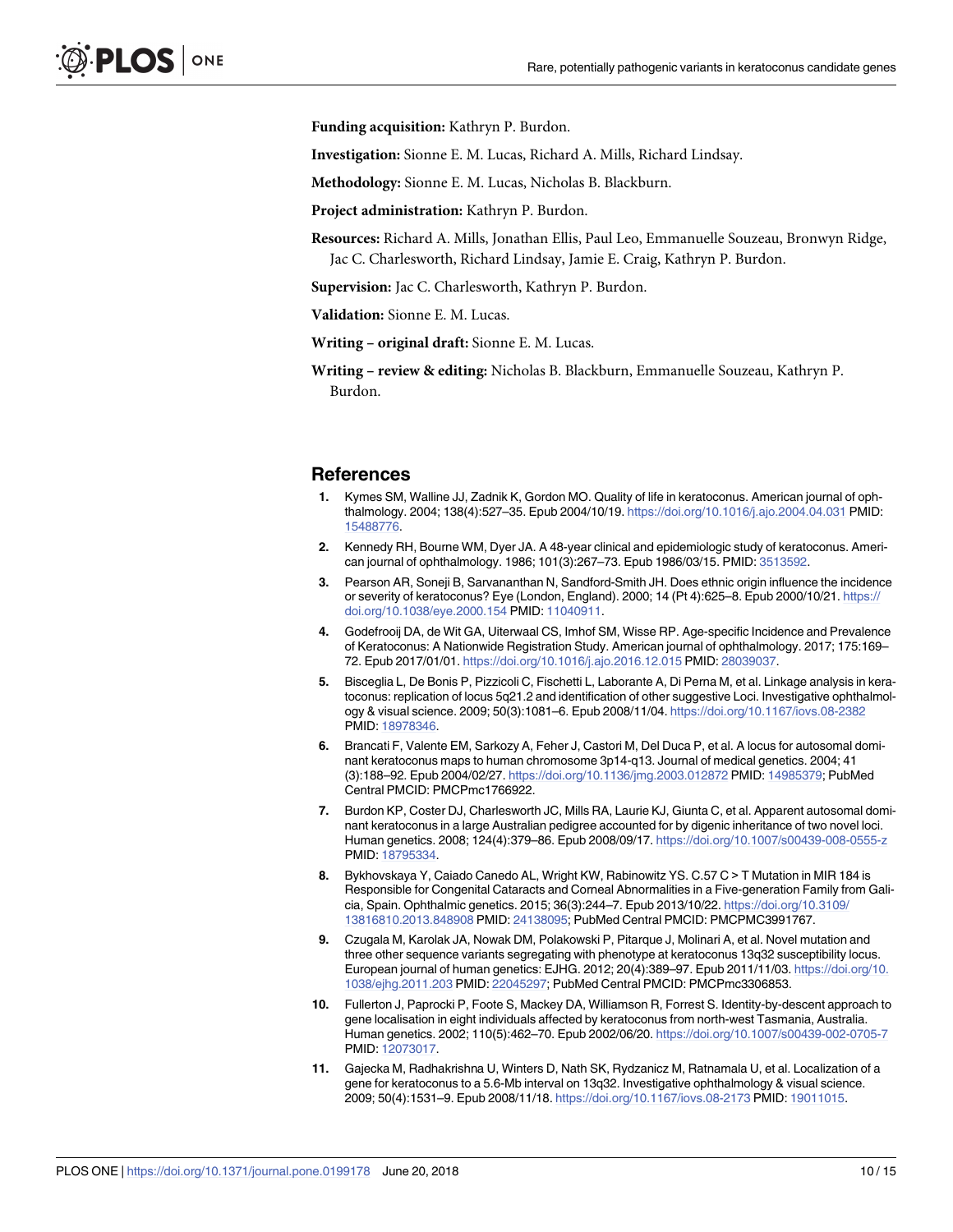- <span id="page-10-0"></span>**12.** Hameed A, Khaliq S, Ismail M, Anwar K, Ebenezer ND, Jordan T, et al. A novel locus for Leber congenital amaurosis (LCA4) with anterior keratoconus mapping to chromosome 17p13. Investigative ophthalmology & visual science. 2000; 41(3):629–33. Epub 2000/03/11. PMID: [10711674](http://www.ncbi.nlm.nih.gov/pubmed/10711674).
- **[13](#page-1-0).** Hughes AE, Bradley DT, Campbell M, Lechner J, Dash DP, Simpson DA, et al. Mutation altering the miR-184 seed region causes familial keratoconus with cataract. American journal of human genetics. 2011; 89(5):628–33. Epub 2011/10/15. <https://doi.org/10.1016/j.ajhg.2011.09.014> PMID: [21996275](http://www.ncbi.nlm.nih.gov/pubmed/21996275); PubMed Central PMCID: PMCPmc3213395.
- **[14](#page-1-0).** Hughes AE, Dash DP, Jackson AJ, Frazer DG, Silvestri G. Familial keratoconus with cataract: linkage to the long arm of chromosome 15 and exclusion of candidate genes. Investigative ophthalmology & visual science. 2003; 44(12):5063–6. Epub 2003/11/26. PMID: [14638698](http://www.ncbi.nlm.nih.gov/pubmed/14638698).
- **15.** Hutchings H, Ginisty H, Le Gallo M, Levy D, Stoesser F, Rouland JF, et al. Identification of a new locus for isolated familial keratoconus at 2p24. Journal of medical genetics. 2005; 42(1):88–94. Epub 2005/ 01/07. <https://doi.org/10.1136/jmg.2004.022103> PMID: [15635082;](http://www.ncbi.nlm.nih.gov/pubmed/15635082) PubMed Central PMCID: PMCPmc1735904.
- **[16](#page-1-0).** Li X, Rabinowitz YS, Tang YG, Picornell Y, Taylor KD, Hu M, et al. Two-stage genome-wide linkage scan in keratoconus sib pair families. Investigative ophthalmology & visual science. 2006; 47(9):3791– 5. Epub 2006/08/29. <https://doi.org/10.1167/iovs.06-0214> PMID: [16936089](http://www.ncbi.nlm.nih.gov/pubmed/16936089).
- **17.** Liskova P, Hysi PG, Waseem N, Ebenezer ND, Bhattacharya SS, Tuft SJ. Evidence for keratoconus susceptibility locus on chromosome 14: a genome-wide linkage screen using single-nucleotide polymorphism markers. Archives of ophthalmology. 2010; 128(9):1191–5. Epub 2010/09/15. [https://doi.org/](https://doi.org/10.1001/archophthalmol.2010.200) [10.1001/archophthalmol.2010.200](https://doi.org/10.1001/archophthalmol.2010.200) PMID: [20837804](http://www.ncbi.nlm.nih.gov/pubmed/20837804).
- **[18](#page-1-0).** Nowak DM, Karolak JA, Kubiak J, Gut M, Pitarque JA, Molinari A, et al. Substitution at IL1RN and deletion at SLC4A11 segregating with phenotype in familial keratoconus. Investigative ophthalmology & visual science. 2013; 54(3):2207–15. Epub 2013/03/07. <https://doi.org/10.1167/iovs.13-11592> PMID: [23462747](http://www.ncbi.nlm.nih.gov/pubmed/23462747).
- **[19](#page-1-0).** Rosenfeld JA, Drautz JM, Clericuzio CL, Cushing T, Raskin S, Martin J, et al. Deletions and duplications of developmental pathway genes in 5q31 contribute to abnormal phenotypes. American journal of medical genetics Part A. 2011; 155a(8):1906–16. Epub 2011/07/12. <https://doi.org/10.1002/ajmg.a.34100> PMID: [21744490](http://www.ncbi.nlm.nih.gov/pubmed/21744490).
- **[20](#page-1-0).** Tang YG, Rabinowitz YS, Taylor KD, Li X, Hu M, Picornell Y, et al. Genomewide linkage scan in a multigeneration Caucasian pedigree identifies a novel locus for keratoconus on chromosome 5q14.3-q21.1. Genetics in medicine: official journal of the American College of Medical Genetics. 2005; 7(6):397–405. Epub 2005/07/19. <https://doi.org/10.109701.gim.0000170772.41860.54> PMID: [16024971](http://www.ncbi.nlm.nih.gov/pubmed/16024971).
- **[21](#page-1-0).** Tyynismaa H, Sistonen P, Tuupanen S, Tervo T, Dammert A, Latvala T, et al. A locus for autosomal dominant keratoconus: linkage to 16q22.3-q23.1 in Finnish families. Investigative ophthalmology & visual science. 2002; 43(10):3160–4. Epub 2002/10/03. PMID: [12356819](http://www.ncbi.nlm.nih.gov/pubmed/12356819).
- **[22](#page-1-0).** Dash DP, Silvestri G, Hughes AE. Fine mapping of the keratoconus with cataract locus on chromosome 15q and candidate gene analysis. Molecular vision. 2006; 12:499–505. Epub 2006/06/01. PMID: [16735990](http://www.ncbi.nlm.nih.gov/pubmed/16735990).
- **[23](#page-1-0).** Lechner J, Bae HA, Guduric-Fuchs J, Rice A, Govindarajan G, Siddiqui S, et al. Mutational analysis of MIR184 in sporadic keratoconus and myopia. Investigative ophthalmology & visual science. 2013; 54 (8):5266–72. Epub 2013/07/09. <https://doi.org/10.1167/iovs.13-12035> PMID: [23833072](http://www.ncbi.nlm.nih.gov/pubmed/23833072).
- **[24](#page-1-0).** Lu Y, Vitart V, Burdon KP, Khor CC, Bykhovskaya Y, Mirshahi A, et al. Genome-wide association analyses identify multiple loci associated with central corneal thickness and keratoconus. Nature genetics. 2013; 45(2):155–63. Epub 2013/01/08. <https://doi.org/10.1038/ng.2506> PMID: [23291589](http://www.ncbi.nlm.nih.gov/pubmed/23291589); PubMed Central PMCID: PMCPmc3720123.
- **[25](#page-1-0).** Sahebjada S, Schache M, Richardson AJ, Snibson G, MacGregor S, Daniell M, et al. Evaluating the association between keratoconus and the corneal thickness genes in an independent Australian population. Investigative ophthalmology & visual science. 2013; 54(13):8224–8. Epub 2013/11/23. [https://](https://doi.org/10.1167/iovs.13-12982) [doi.org/10.1167/iovs.13-12982](https://doi.org/10.1167/iovs.13-12982) PMID: [24265017](http://www.ncbi.nlm.nih.gov/pubmed/24265017).
- **[26](#page-1-0).** Bae HA, Mills RA, Lindsay RG, Phillips T, Coster DJ, Mitchell P, et al. Replication and meta-analysis of candidate loci identified variation at RAB3GAP1 associated with keratoconus. Investigative ophthalmology & visual science. 2013; 54(7):5132–5. Epub 2013/07/09. <https://doi.org/10.1167/iovs.13-12377> PMID: [23833071](http://www.ncbi.nlm.nih.gov/pubmed/23833071); PubMed Central PMCID: PMCPmc3729241.
- **[27](#page-1-0).** Li X, Bykhovskaya Y, Haritunians T, Siscovick D, Aldave A, Szczotka-Flynn L, et al. A genome-wide association study identifies a potential novel gene locus for keratoconus, one of the commonest causes for corneal transplantation in developed countries. Human molecular genetics. 2012; 21(2):421–9. Epub 2011/10/08. <https://doi.org/10.1093/hmg/ddr460> PMID: [21979947;](http://www.ncbi.nlm.nih.gov/pubmed/21979947) PubMed Central PMCID: PMCPmc3276283.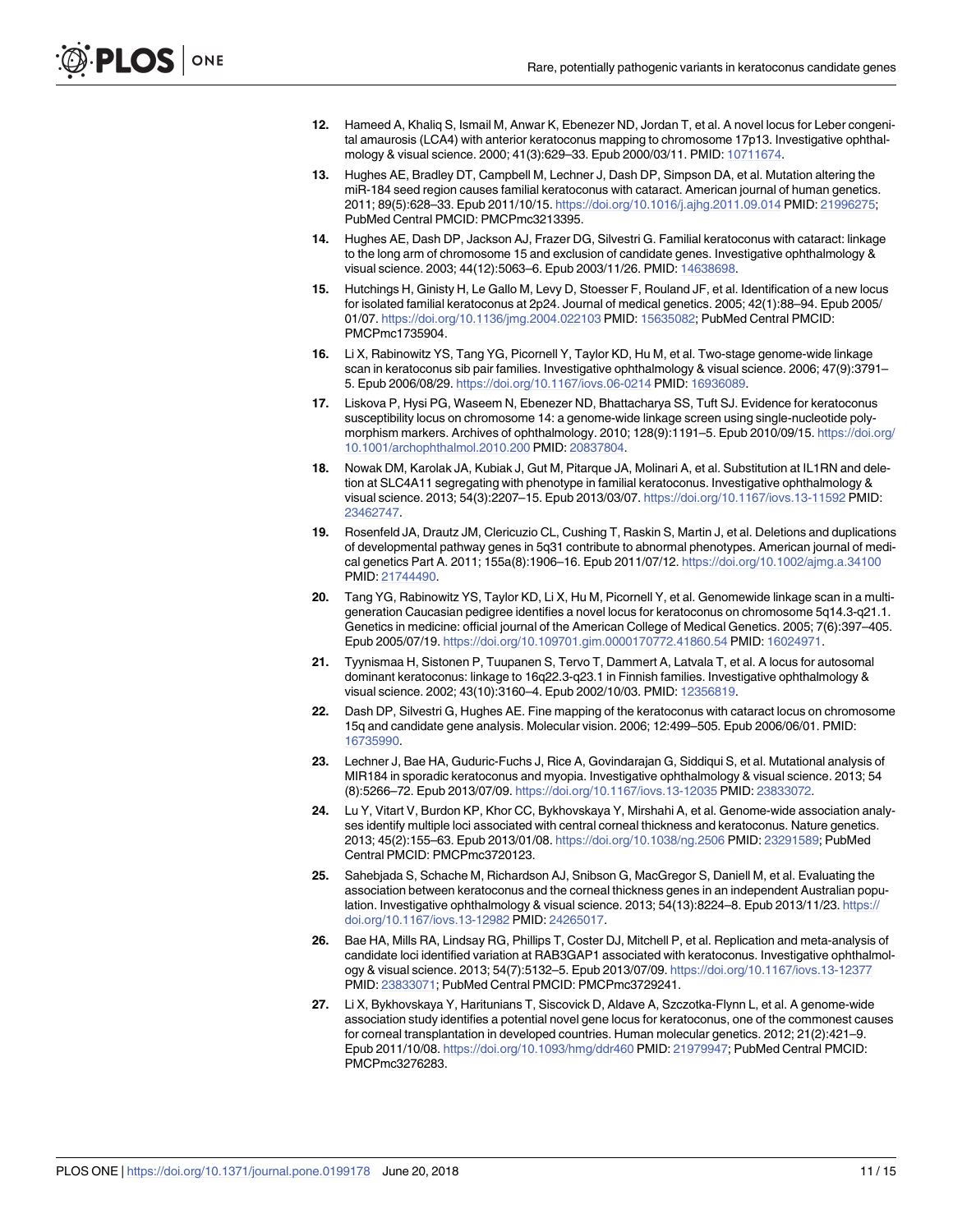- <span id="page-11-0"></span>**[28](#page-1-0).** Burdon KP, Macgregor S, Bykhovskaya Y, Javadiyan S, Li X, Laurie KJ, et al. Association of polymorphisms in the hepatocyte growth factor gene promoter with keratoconus. Investigative ophthalmology & visual science. 2011; 52(11):8514–9. Epub 2011/10/18. <https://doi.org/10.1167/iovs.11-8261> PMID: [22003120](http://www.ncbi.nlm.nih.gov/pubmed/22003120); PubMed Central PMCID: PMCPmc3208191.
- **[29](#page-1-0).** Sahebjada S, Schache M, Richardson AJ, Snibson G, Daniell M, Baird PN. Association of the hepatocyte growth factor gene with keratoconus in an Australian population. PloS one. 2014; 9(1):e84067. Epub 2014/01/15. <https://doi.org/10.1371/journal.pone.0084067> PMID: [24416191;](http://www.ncbi.nlm.nih.gov/pubmed/24416191) PubMed Central PMCID: PMCPmc3885514.
- **[30](#page-2-0).** Li X, Bykhovskaya Y, Tang YG, Picornell Y, Haritunians T, Aldave AJ, et al. An association between the calpastatin (CAST) gene and keratoconus. Cornea. 2013; 32(5):696–701. Epub 2013/03/02. [https://doi.](https://doi.org/10.1097/ICO.0b013e3182821c1c) [org/10.1097/ICO.0b013e3182821c1c](https://doi.org/10.1097/ICO.0b013e3182821c1c) PMID: [23449483](http://www.ncbi.nlm.nih.gov/pubmed/23449483); PubMed Central PMCID: PMCPmc3653445.
- **[31](#page-2-0).** Heon E, Greenberg A, Kopp KK, Rootman D, Vincent AL, Billingsley G, et al. VSX1: a gene for posterior polymorphous dystrophy and keratoconus. Human molecular genetics. 2002; 11(9):1029–36. Epub 2002/04/30. PMID: [11978762](http://www.ncbi.nlm.nih.gov/pubmed/11978762).
- **[32](#page-2-0).** Stabuc-Silih M, Ravnik-Glavac M, Glavac D, Hawlina M, Strazisar M. Polymorphisms in COL4A3 and COL4A4 genes associated with keratoconus. Molecular vision. 2009; 15:2848–60. Epub 2009/12/24. PMID: [20029656](http://www.ncbi.nlm.nih.gov/pubmed/20029656); PubMed Central PMCID: PMCPmc2796875.
- **[33](#page-2-0).** Udar N, Atilano SR, Brown DJ, Holguin B, Small K, Nesburn AB, et al. SOD1: a candidate gene for keratoconus. Investigative ophthalmology & visual science. 2006; 47(8):3345–51. Epub 2006/08/01. [https://](https://doi.org/10.1167/iovs.05-1500) [doi.org/10.1167/iovs.05-1500](https://doi.org/10.1167/iovs.05-1500) PMID: [16877401.](http://www.ncbi.nlm.nih.gov/pubmed/16877401)
- **[34](#page-2-0).** Wojcik KA, Synowiec E, Jimenez-Garcia MP, Kaminska A, Polakowski P, Blasiak J, et al. Polymorphism of the transferrin gene in eye diseases: keratoconus and Fuchs endothelial corneal dystrophy. BioMed research international. 2013; 2013:247438. Epub 2013/12/19. [https://doi.org/10.1155/2013/](https://doi.org/10.1155/2013/247438) [247438](https://doi.org/10.1155/2013/247438) PMID: [24350254](http://www.ncbi.nlm.nih.gov/pubmed/24350254); PubMed Central PMCID: PMCPmc3857736.
- **[35](#page-2-0).** Synowiec E, Wojcik KA, Izdebska J, Binczyk E, Blasiak J, Szaflik J, et al. Polymorphisms of the homologous recombination gene RAD51 in keratoconus and Fuchs endothelial corneal dystrophy. Disease markers. 2013; 35(5):353–62. Epub 2013/11/14. <https://doi.org/10.1155/2013/851817> PMID: [24223453](http://www.ncbi.nlm.nih.gov/pubmed/24223453); PubMed Central PMCID: PMCPmc3809973.
- **[36](#page-2-0).** Wang Y, Jin T, Zhang X, Wei W, Cui Y, Geng T, et al. Common single nucleotide polymorphisms and keratoconus in the Han Chinese population. Ophthalmic genetics. 2013; 34(3):160–6. Epub 2013/01/ 08. <https://doi.org/10.3109/13816810.2012.743569> PMID: [23289806.](http://www.ncbi.nlm.nih.gov/pubmed/23289806)
- **[37](#page-2-0).** Kim SH, Mok JW, Kim HS, Joo CK. Association of -31T>C and -511 C>T polymorphisms in the interleukin 1 beta (IL1B) promoter in Korean keratoconus patients. Molecular vision. 2008; 14:2109–16. Epub 2008/12/02. PMID: [19043479](http://www.ncbi.nlm.nih.gov/pubmed/19043479); PubMed Central PMCID: PMCPmc2588426.
- **[38](#page-2-0).** Bisceglia L, Ciaschetti M, De Bonis P, Campo PA, Pizzicoli C, Scala C, et al. VSX1 mutational analysis in a series of Italian patients affected by keratoconus: detection of a novel mutation. Investigative ophthalmology & visual science. 2005; 46(1):39–45. Epub 2004/12/30. [https://doi.org/10.1167/iovs.04-](https://doi.org/10.1167/iovs.04-0533) [0533](https://doi.org/10.1167/iovs.04-0533) PMID: [15623752](http://www.ncbi.nlm.nih.gov/pubmed/15623752).
- **[39](#page-7-0).** Eran P, Almogit A, David Z, Wolf HR, Hana G, Yaniv B, et al. The D144E substitution in the VSX1 gene: a non-pathogenic variant or a disease causing mutation? Ophthalmic genetics. 2008; 29(2):53–9. Epub 2008/05/20. <https://doi.org/10.1080/13816810802008242> PMID: [18484309.](http://www.ncbi.nlm.nih.gov/pubmed/18484309)
- **[40](#page-7-0).** Mok JW, Baek SJ, Joo CK. VSX1 gene variants are associated with keratoconus in unrelated Korean patients. Journal of human genetics. 2008; 53(9):842–9. Epub 2008/07/16. [https://doi.org/10.1007/](https://doi.org/10.1007/s10038-008-0319-6) [s10038-008-0319-6](https://doi.org/10.1007/s10038-008-0319-6) PMID: [18626569](http://www.ncbi.nlm.nih.gov/pubmed/18626569).
- **41.** Paliwal P, Singh A, Tandon R, Titiyal JS, Sharma A. A novel VSX1 mutation identified in an individual with keratoconus in India. Molecular vision. 2009; 15:2475–9. Epub 2009/12/04. PMID: [19956409;](http://www.ncbi.nlm.nih.gov/pubmed/19956409) PubMed Central PMCID: PMCPmc2786886.
- **[42](#page-7-0).** Dash DP, George S, O'Prey D, Burns D, Nabili S, Donnelly U, et al. Mutational screening of VSX1 in keratoconus patients from the European population. Eye (London, England). 2010; 24(6):1085–92. Epub 2009/09/19. <https://doi.org/10.1038/eye.2009.217> PMID: [19763142](http://www.ncbi.nlm.nih.gov/pubmed/19763142).
- **[43](#page-2-0).** De Bonis P, Laborante A, Pizzicoli C, Stallone R, Barbano R, Longo C, et al. Mutational screening of VSX1, SPARC, SOD1, LOX, and TIMP3 in keratoconus. Molecular vision. 2011; 17:2482–94. Epub 2011/10/07. PMID: [21976959](http://www.ncbi.nlm.nih.gov/pubmed/21976959); PubMed Central PMCID: PMCPmc3185016.
- **44.** Paliwal P, Tandon R, Dube D, Kaur P, Sharma A. Familial segregation of a VSX1 mutation adds a new dimension to its role in the causation of keratoconus. Molecular vision. 2011; 17:481–5. Epub 2011/03/ 03. PMID: [21365019;](http://www.ncbi.nlm.nih.gov/pubmed/21365019) PubMed Central PMCID: PMCPMC3042359.
- **[45](#page-2-0).** Saee-Rad S, Hashemi H, Miraftab M, Noori-Daloii MR, Chaleshtori MH, Raoofian R, et al. Mutation analysis of VSX1 and SOD1 in Iranian patients with keratoconus. Molecular vision. 2011; 17:3128–36. Epub 2011/12/16. PMID: [22171159;](http://www.ncbi.nlm.nih.gov/pubmed/22171159) PubMed Central PMCID: PMCPmc3235532.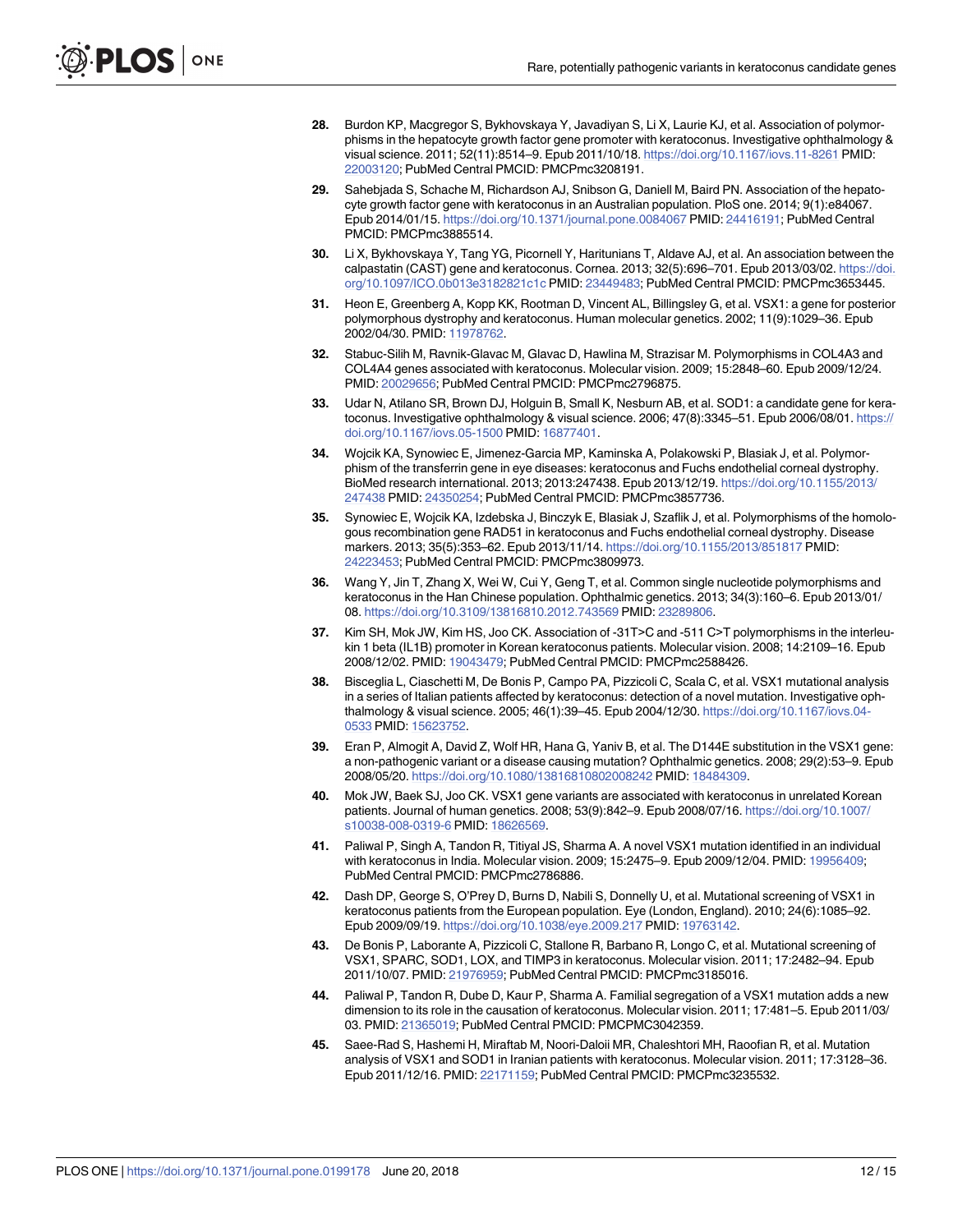- <span id="page-12-0"></span>**46.** Vincent AL, Jordan C, Sheck L, Niederer R, Patel DV, McGhee CN. Screening the visual system homeobox 1 gene in keratoconus and posterior polymorphous dystrophy cohorts identifies a novel variant. Molecular vision. 2013; 19:852–60. Epub 2013/04/18. PMID: [23592923;](http://www.ncbi.nlm.nih.gov/pubmed/23592923) PubMed Central PMCID: PMCPMC3626301.
- **[47](#page-7-0).** Shetty R, Nuijts RM, Nanaiah SG, Anandula VR, Ghosh A, Jayadev C, et al. Two novel missense substitutions in the VSX1 gene: clinical and genetic analysis of families with Keratoconus from India. BMC medical genetics. 2015; 16:33. Epub 2015/05/13. <https://doi.org/10.1186/s12881-015-0178-x> PMID: [25963163](http://www.ncbi.nlm.nih.gov/pubmed/25963163); PubMed Central PMCID: PMCPmc4630895.
- **48.** Bardak H, Gunay M, Yildiz E, Bardak Y, Gunay B, Ozbas H, et al. Novel visual system homeobox 1 gene mutations in Turkish patients with keratoconus. Genetics and molecular research: GMR. 2016; 15 (4). Epub 2016/11/08. <https://doi.org/10.4238/gmr15049024> PMID: [27819732.](http://www.ncbi.nlm.nih.gov/pubmed/27819732)
- **[49](#page-2-0).** Karolak JA, Polakowski P, Szaflik J, Szaflik JP, Gajecka M. Molecular Screening of Keratoconus Susceptibility Sequence Variants in VSX1, TGFBI, DOCK9, STK24, and IPO5 Genes in Polish Patients and Novel TGFBI Variant Identification. Ophthalmic genetics. 2016; 37(1):37–43. Epub 2014/06/19. [https://](https://doi.org/10.3109/13816810.2014.926375) [doi.org/10.3109/13816810.2014.926375](https://doi.org/10.3109/13816810.2014.926375) PMID: [24940934.](http://www.ncbi.nlm.nih.gov/pubmed/24940934)
- **[50](#page-2-0).** Aldave AJ, Yellore VS, Salem AK, Yoo GL, Rayner SA, Yang H, et al. No VSX1 gene mutations associated with keratoconus. Investigative ophthalmology & visual science. 2006; 47(7):2820–2. Epub 2006/ 06/27. <https://doi.org/10.1167/iovs.05-1530> PMID: [16799019](http://www.ncbi.nlm.nih.gov/pubmed/16799019).
- **[51](#page-7-0).** Liskova P, Ebenezer ND, Hysi PG, Gwilliam R, El-Ashry MF, Moodaley LC, et al. Molecular analysis of the VSX1 gene in familial keratoconus. Molecular vision. 2007; 13:1887–91. Epub 2007/10/26. PMID: [17960127](http://www.ncbi.nlm.nih.gov/pubmed/17960127).
- **52.** Tang YG, Picornell Y, Su X, Li X, Yang H, Rabinowitz YS. Three VSX1 gene mutations, L159M, R166W, and H244R, are not associated with keratoconus. Cornea. 2008; 27(2):189–92. Epub 2008/01/ 25. <https://doi.org/10.1097/ICO.0b013e31815a50e7> PMID: [18216574](http://www.ncbi.nlm.nih.gov/pubmed/18216574).
- **[53](#page-2-0).** Stabuc-Silih M, Strazisar M, Hawlina M, Glavac D. Absence of pathogenic mutations in VSX1 and SOD1 genes in patients with keratoconus. Cornea. 2010; 29(2):172–6. Epub 2009/12/22. [https://doi.](https://doi.org/10.1097/ICO.0b013e3181aebf7a) [org/10.1097/ICO.0b013e3181aebf7a](https://doi.org/10.1097/ICO.0b013e3181aebf7a) PMID: [20023586.](http://www.ncbi.nlm.nih.gov/pubmed/20023586)
- **54.** Tanwar M, Kumar M, Nayak B, Pathak D, Sharma N, Titiyal JS, et al. VSX1 gene analysis in keratoconus. Molecular vision. 2010; 16:2395–401. Epub 2010/12/09. PMID: [21139977](http://www.ncbi.nlm.nih.gov/pubmed/21139977); PubMed Central PMCID: PMCPMC2994744.
- **55.** Abu-Amero KK, Hellani AM, Al Mansouri SM, Kalantan H, Al-Muammar AM. High-resolution analysis of DNA copy number alterations in patients with isolated sporadic keratoconus. Molecular vision. 2011; 17:822–6. Epub 2011/04/30. PMID: [21528002](http://www.ncbi.nlm.nih.gov/pubmed/21528002); PubMed Central PMCID: PMCPMC3081803.
- **56.** Abu-Amero KK, Kalantan H, Al-Muammar AM. Analysis of the VSX1 gene in keratoconus patients from Saudi Arabia. Molecular vision. 2011; 17:667–72. Epub 2011/03/16. PMID: [21403853](http://www.ncbi.nlm.nih.gov/pubmed/21403853); PubMed Central PMCID: PMCPMC3056127.
- **[57](#page-7-0).** Jeoung JW, Kim MK, Park SS, Kim SY, Ko HS, Wee WR, et al. VSX1 gene and keratoconus: genetic analysis in Korean patients. Cornea. 2012; 31(7):746–50. Epub 2012/04/26. [https://doi.org/10.1097/](https://doi.org/10.1097/ICO.0b013e3181e16dd0) [ICO.0b013e3181e16dd0](https://doi.org/10.1097/ICO.0b013e3181e16dd0) PMID: [22531431](http://www.ncbi.nlm.nih.gov/pubmed/22531431).
- **58.** Dehkordi FA, Rashki A, Bagheri N, Chaleshtori MH, Memarzadeh E, Salehi A, et al. Study of VSX1 mutations in patients with keratoconus in southwest Iran using PCR-single-strand conformation polymorphism/heteroduplex analysis and sequencing method. Acta cytologica. 2013; 57(6):646–51. Epub 2013/10/11. <https://doi.org/10.1159/000353297> PMID: [24107477.](http://www.ncbi.nlm.nih.gov/pubmed/24107477)
- **[59](#page-2-0).** Moschos MM, Kokolakis N, Gazouli M, Chatziralli IP, Droutsas D, Anagnou NP, et al. Polymorphism Analysis of VSX1 and SOD1 Genes in Greek Patients with Keratoconus. Ophthalmic genetics. 2013. Epub 2013/10/09. <https://doi.org/10.3109/13816810.2013.843712> PMID: [24099280.](http://www.ncbi.nlm.nih.gov/pubmed/24099280)
- **60.** Verma A, Das M, Srinivasan M, Prajna NV, Sundaresan P. Investigation of VSX1 sequence variants in South Indian patients with sporadic cases of keratoconus. BMC research notes. 2013; 6:103. Epub 2013/03/20. <https://doi.org/10.1186/1756-0500-6-103> PMID: [23506487;](http://www.ncbi.nlm.nih.gov/pubmed/23506487) PubMed Central PMCID: PMCPmc3608990.
- **61.** Hao XD, Chen P, Chen ZL, Li SX, Wang Y. Evaluating the Association between Keratoconus and Reported Genetic Loci in a Han Chinese Population. Ophthalmic genetics. 2015; 36(2):132–6. Epub 2015/02/13. <https://doi.org/10.3109/13816810.2015.1005317> PMID: [25675348](http://www.ncbi.nlm.nih.gov/pubmed/25675348).
- **62.** Ng JB, Poh RY, Lee KR, Subrayan V, Deva JP, Lau AY, et al. Visual System Homeobox 1 (VSX1) Gene Analysis in Keratoconus: Design of Specific Primers and DNA Amplification Protocols for Accurate Molecular Characterization. Clinical laboratory. 2016; 62(9):1731–7. Epub 2017/02/07. [https://doi.](https://doi.org/10.7754/Clin.Lab.2016.160144) [org/10.7754/Clin.Lab.2016.160144](https://doi.org/10.7754/Clin.Lab.2016.160144) PMID: [28164597.](http://www.ncbi.nlm.nih.gov/pubmed/28164597)
- **[63](#page-2-0).** Nejabat M, Naghash P, Dastsooz H, Mohammadi S, Alipour M, Fardaei M. VSX1 and SOD1 Mutation Screening in Patients with Keratoconus in the South of Iran. Journal of ophthalmic & vision research.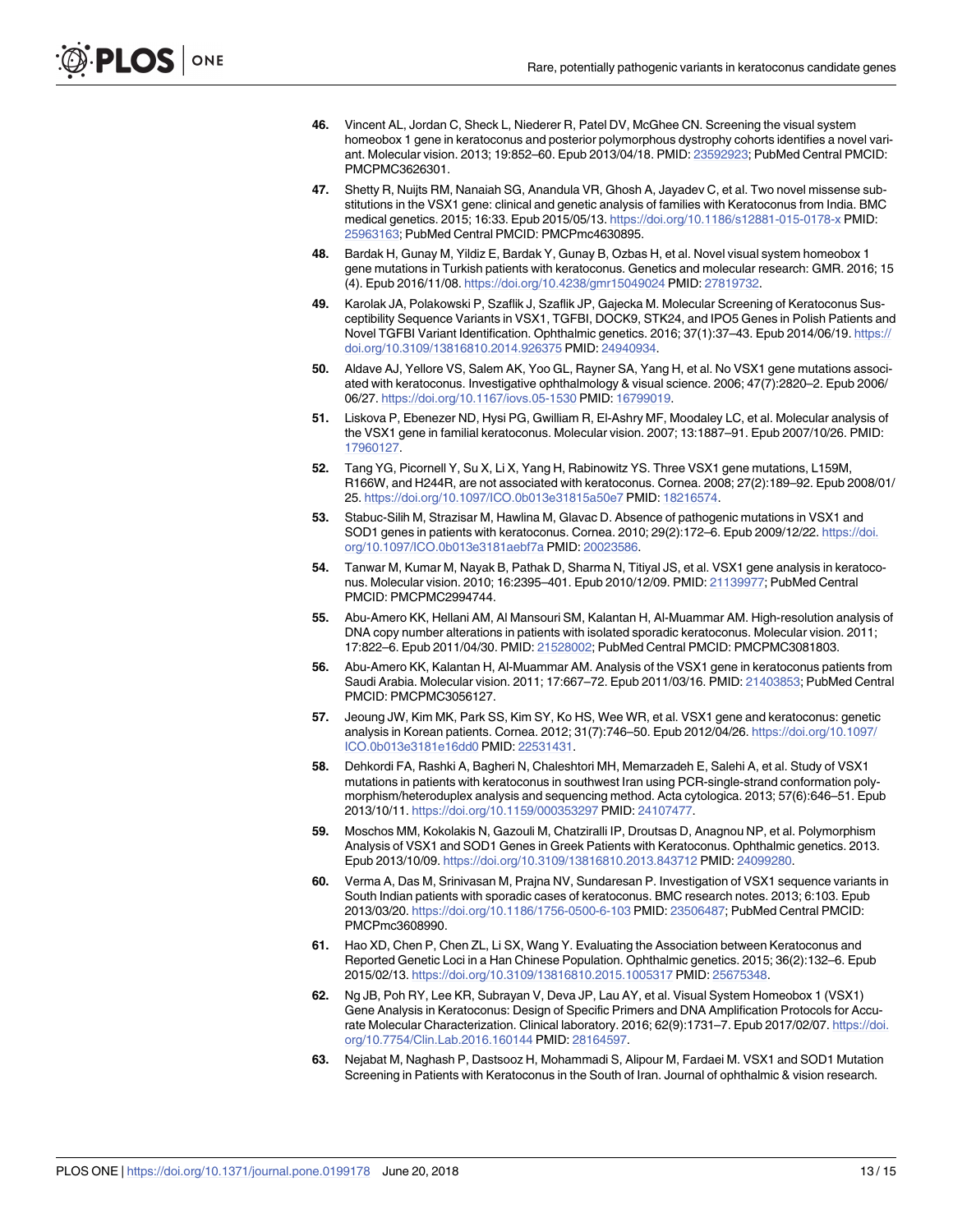2017; 12(2):135–40. Epub 2017/05/26. [https://doi.org/10.4103/jovr.jovr\\_97\\_16](https://doi.org/10.4103/jovr.jovr_97_16) PMID: [28540003](http://www.ncbi.nlm.nih.gov/pubmed/28540003); PubMed Central PMCID: PMCPMC5423365.

- <span id="page-13-0"></span>**[64](#page-2-0).** Al-Muammar AM, Kalantan H, Azad TA, Sultan T, Abu-Amero KK. Analysis of the SOD1 Gene in Keratoconus Patients from Saudi Arabia. Ophthalmic genetics. 2015; 36(4):373–5. Epub 2014/02/20. <https://doi.org/10.3109/13816810.2014.889173> PMID: [24547927](http://www.ncbi.nlm.nih.gov/pubmed/24547927).
- **[65](#page-2-0).** Lucas SEM, Zhou T, Blackburn NB, Mills RA, Ellis J, Leo P, et al. Rare, Potentially Pathogenic Variants in ZNF469 Are Not Enriched in Keratoconus in a Large Australian Cohort of European Descent. Investigative ophthalmology & visual science. 2017; 58(14):6248–56. Epub 2017/12/12. [https://doi.org/10.](https://doi.org/10.1167/iovs.17-22417) [1167/iovs.17-22417](https://doi.org/10.1167/iovs.17-22417) PMID: [29228253.](http://www.ncbi.nlm.nih.gov/pubmed/29228253)
- **[66](#page-3-0).** Duncan EL, Danoy P, Kemp JP, Leo PJ, McCloskey E, Nicholson GC, et al. Genome-wide association study using extreme truncate selection identifies novel genes affecting bone mineral density and fracture risk. PLoS genetics. 2011; 7(4):e1001372. Epub 2011/05/03. [https://doi.org/10.1371/journal.pgen.](https://doi.org/10.1371/journal.pgen.1001372) [1001372](https://doi.org/10.1371/journal.pgen.1001372) PMID: [21533022](http://www.ncbi.nlm.nih.gov/pubmed/21533022); PubMed Central PMCID: PMCPMC3080863.
- **[67](#page-3-0).** Kelly BJ, Fitch JR, Hu Y, Corsmeier DJ, Zhong H, Wetzel AN, et al. Churchill: an ultra-fast, deterministic, highly scalable and balanced parallelization strategy for the discovery of human genetic variation in clinical and population-scale genomics. Genome biology. 2015; 16:6. Epub 2015/01/21. [https://doi.org/10.](https://doi.org/10.1186/s13059-014-0577-x) [1186/s13059-014-0577-x](https://doi.org/10.1186/s13059-014-0577-x) PMID: [25600152;](http://www.ncbi.nlm.nih.gov/pubmed/25600152) PubMed Central PMCID: PMCPmc4333267.
- **[68](#page-3-0).** Li H. Aligning sequence reads, clone sequences and assembly contigs with BWA-MEM. arXiv. 2013; 3 (13033997).
- **[69](#page-3-0).** Li H, Handsaker B, Wysoker A, Fennell T, Ruan J, Homer N, et al. The Sequence Alignment/Map format and SAMtools. Bioinformatics (Oxford, England). 2009; 25(16):2078–9. Epub 2009/06/10. [https://doi.](https://doi.org/10.1093/bioinformatics/btp352) [org/10.1093/bioinformatics/btp352](https://doi.org/10.1093/bioinformatics/btp352) PMID: [19505943;](http://www.ncbi.nlm.nih.gov/pubmed/19505943) PubMed Central PMCID: PMCPmc2723002.
- **[70](#page-3-0).** McKenna A, Hanna M, Banks E, Sivachenko A, Cibulskis K, Kernytsky A, et al. The Genome Analysis Toolkit: a MapReduce framework for analyzing next-generation DNA sequencing data. Genome research. 2010; 20(9):1297–303. Epub 2010/07/21. <https://doi.org/10.1101/gr.107524.110> PMID: [20644199](http://www.ncbi.nlm.nih.gov/pubmed/20644199); PubMed Central PMCID: PMCPMC2928508.
- **[71](#page-3-0).** DePristo MA, Banks E, Poplin R, Garimella KV, Maguire JR, Hartl C, et al. A framework for variation discovery and genotyping using next-generation DNA sequencing data. Nature genetics. 2011; 43(5):491– 8. Epub 2011/04/12. <https://doi.org/10.1038/ng.806> PMID: [21478889](http://www.ncbi.nlm.nih.gov/pubmed/21478889); PubMed Central PMCID: PMCPMC3083463.
- **[72](#page-3-0).** Van der Auwera GA, Carneiro MO, Hartl C, Poplin R, Del Angel G, Levy-Moonshine A, et al. From FastQ data to high confidence variant calls: the Genome Analysis Toolkit best practices pipeline. Current protocols in bioinformatics. 2013; 43:11.0.1–33. Epub 2014/11/29. [https://doi.org/10.1002/](https://doi.org/10.1002/0471250953.bi1110s43) [0471250953.bi1110s43](https://doi.org/10.1002/0471250953.bi1110s43) PMID: [25431634;](http://www.ncbi.nlm.nih.gov/pubmed/25431634) PubMed Central PMCID: PMCPMC4243306.
- **[73](#page-3-0).** Wang K, Li M, Hakonarson H. ANNOVAR: functional annotation of genetic variants from high-throughput sequencing data. Nucleic acids research. 2010; 38(16):e164. Epub 2010/07/06. [https://doi.org/10.](https://doi.org/10.1093/nar/gkq603) [1093/nar/gkq603](https://doi.org/10.1093/nar/gkq603) PMID: [20601685;](http://www.ncbi.nlm.nih.gov/pubmed/20601685) PubMed Central PMCID: PMCPMC2938201.
- **[74](#page-3-0).** Lek M, Karczewski KJ, Minikel EV, Samocha KE, Banks E, Fennell T, et al. Analysis of protein-coding genetic variation in 60,706 humans. Nature. 2016; 536(7616):285–91. Epub 2016/08/19. [https://doi.org/](https://doi.org/10.1038/nature19057) [10.1038/nature19057](https://doi.org/10.1038/nature19057) PMID: [27535533;](http://www.ncbi.nlm.nih.gov/pubmed/27535533) PubMed Central PMCID: PMCPMC5018207.
- **[75](#page-3-0).** Ng PC, Henikoff S. Predicting deleterious amino acid substitutions. Genome research. 2001; 11 (5):863–74. Epub 2001/05/05. <https://doi.org/10.1101/gr.176601> PMID: [11337480](http://www.ncbi.nlm.nih.gov/pubmed/11337480); PubMed Central PMCID: PMCPmc311071.
- **[76](#page-3-0).** Adzhubei IA, Schmidt S, Peshkin L, Ramensky VE, Gerasimova A, Bork P, et al. A method and server for predicting damaging missense mutations. Nature methods. 2010; 7(4):248–9. Epub 2010/04/01. <https://doi.org/10.1038/nmeth0410-248> PMID: [20354512](http://www.ncbi.nlm.nih.gov/pubmed/20354512); PubMed Central PMCID: PMCPmc2855889.
- **[77](#page-3-0).** Kircher M, Witten DM, Jain P, O'Roak BJ, Cooper GM, Shendure J. A general framework for estimating the relative pathogenicity of human genetic variants. Nature genetics. 2014; 46(3):310–5. Epub 2014/ 02/04. <https://doi.org/10.1038/ng.2892> PMID: [24487276](http://www.ncbi.nlm.nih.gov/pubmed/24487276); PubMed Central PMCID: PMCPmc3992975.
- **[78](#page-4-0).** Ye J, Coulouris G, Zaretskaya I, Cutcutache I, Rozen S, Madden TL. Primer-BLAST: a tool to design target-specific primers for polymerase chain reaction. BMC bioinformatics. 2012; 13:134. Epub 2012/ 06/20. <https://doi.org/10.1186/1471-2105-13-134> PMID: [22708584;](http://www.ncbi.nlm.nih.gov/pubmed/22708584) PubMed Central PMCID: PMCPMC3412702.
- **[79](#page-7-0).** Hayashi T, Huang J, Deeb SS. RINX(VSX1), a novel homeobox gene expressed in the inner nuclear layer of the adult retina. Genomics. 2000; 67(2):128–39. Epub 2000/07/25. [https://doi.org/10.1006/](https://doi.org/10.1006/geno.2000.6248) [geno.2000.6248](https://doi.org/10.1006/geno.2000.6248) PMID: [10903837.](http://www.ncbi.nlm.nih.gov/pubmed/10903837)
- **[80](#page-7-0).** Semina EV, Mintz-Hittner HA, Murray JC. Isolation and characterization of a novel human paired-like homeodomain-containing transcription factor gene, VSX1, expressed in ocular tissues. Genomics. 2000; 63(2):289–93. Epub 2000/02/16. <https://doi.org/10.1006/geno.1999.6093> PMID: [10673340.](http://www.ncbi.nlm.nih.gov/pubmed/10673340)